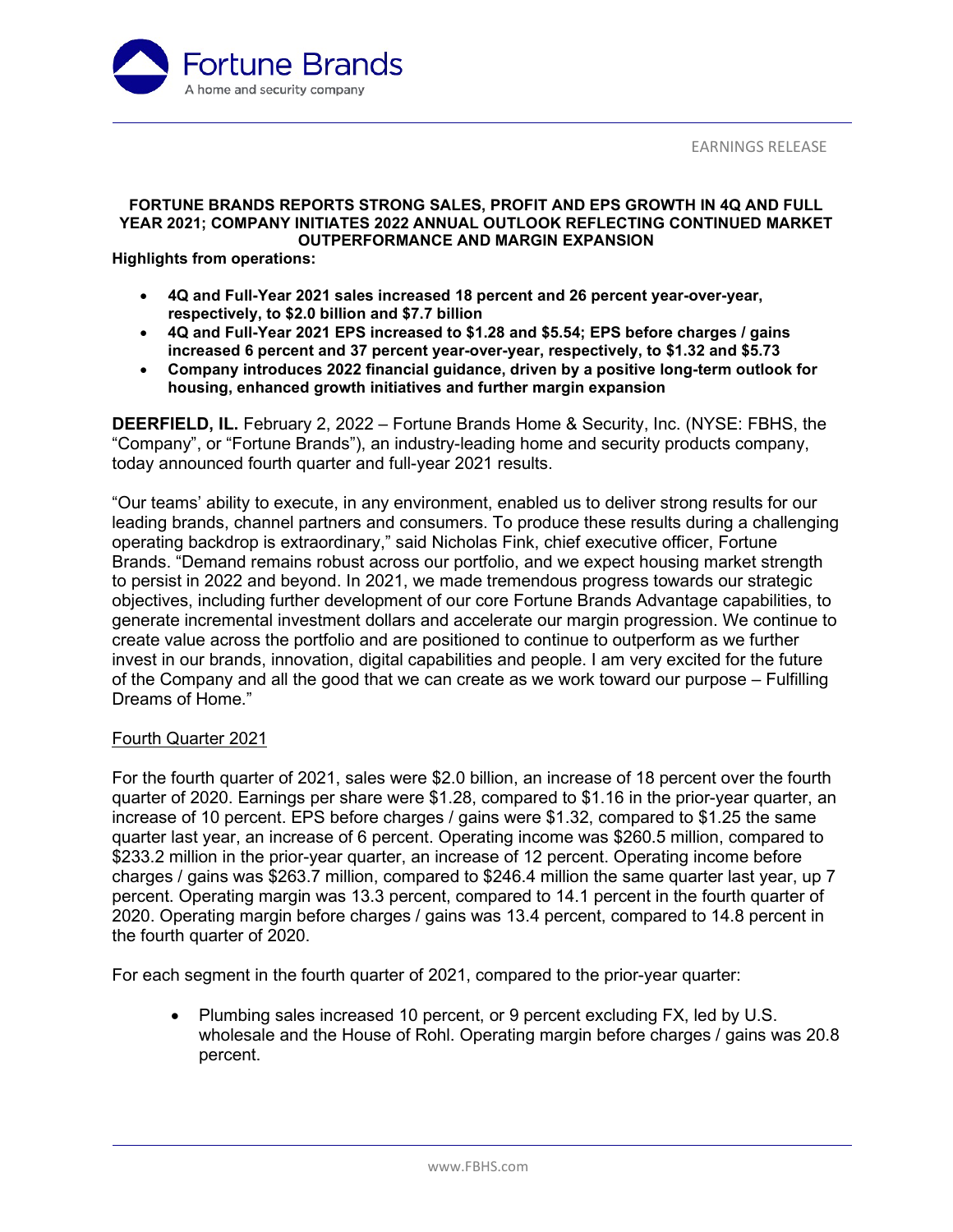

- Outdoors & Security sales increased 40 percent, or 17 percent organically, driven by the addition of LARSON and double-digit sales growth in decking, doors and security. Operating margin before charges / gains was 15.9 percent.
- Cabinet sales increased 14 percent, driven by growth across products at all price points. Operating margin before charges / gains was 8.9 percent.

## Full Year 2021

For the full year 2021, sales were \$7.7 billion, an increase of approximately 26 percent over 2020. Earnings per share were \$5.54 compared to \$3.94 in the prior year, an increase of 41 percent. EPS before charges / gains were \$5.73 versus \$4.19 last year, an increase of 37 percent. Operating income was \$1.1 billion, compared to \$801.4 million in the prior year, an increase of 36 percent. Operating income before charges / gains was \$1.1 billion, compared to \$857.1 million during the previous year, up 30 percent. Operating margin was 14.2 percent, compared to 13.2 percent in 2020. Operating margin before charges / gains was 14.6 percent, up 50 basis points over full year 2020.

"Our teams' performance was exemplary in 2021," stated Patrick Hallinan, chief financial officer, Fortune Brands. "In spite of significant cost inflation, and labor and supply chain challenges, we produced 50 basis points of operating margin improvement. Further, we invested an incremental \$85 million in brands, innovation and capabilities during the year. As we start 2022, we face headwinds similar to those present in 2021. However, we are confident we will overcome these headwinds and expect to outgrow the market and expand our margins. Our 2022 financial guidance reflects a continued strong market backdrop, share gains and continued margin progression. Our guidance also reflects attractive growth investments, which prioritize projects providing sustainable growth with accretive returns. We are optimistic about the year ahead and will remain agile in responding to any short-term headwinds that may materialize."

## Balance Sheet and Liquidity

At the end of the year, net debt was \$2.2 billion and net debt to EBITDA was 1.7x. The Company had \$472 million in cash and \$730 million of availability under its revolving credit facility.

During the fourth quarter, the Company repurchased approximately \$178 million in common stock and for the full year, repurchased approximately \$448 million in common stock.

## Annual Outlook for 2022

The Company expects to continue outperforming a fundamentally strong housing market. The Company expects full-year 2022 sales growth in the range of 5.5 percent to 7.5 percent based on the Company's assumption of a total global market expanding by 3 percent to 5 percent, including growth in the U.S. home products market of approximately 4 percent to 6 percent.

The Company expects EPS before charges / gains to be in the range of \$6.35 to \$6.55.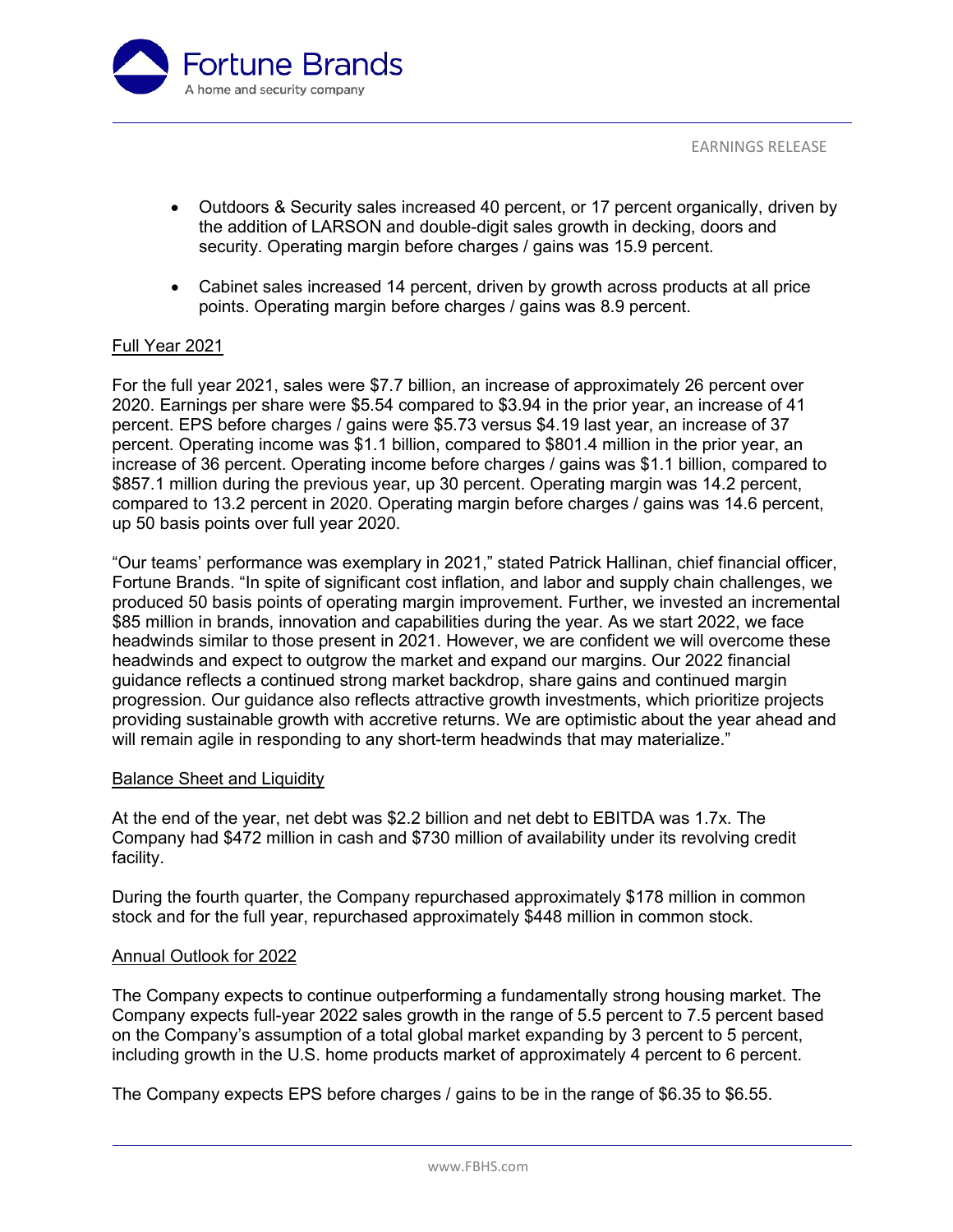

For 2022, the Company expects to generate free cash flow of approximately \$615 to \$700 million.

"We expect the long-term expansion of housing to continue," said Fink. "Demographic forces continue to support housing formation and growth, which will drive both single-family new construction and repair and remodel investment for a number of years. Existing housing stock is low and is aged, and homeowner equity is trillions of dollars higher compared to a year ago. Consumers are increasingly turning to products built with innovation, sustainability and purpose. Our portfolio of leading brands is squarely aligned with these trends, and we will continue to drive initiatives to fulfill our purpose."

## **About Fortune Brands**

Fortune Brands Home & Security, Inc. (NYSE: FBHS), headquartered in Deerfield, IL., is a Fortune 500 company, part of the S&P 500 Index and a leader in the home products industry. With trusted brands and market leadership positions in each of its three operating segments, Plumbing, Outdoors & Security, and Cabinets, Fortune Brands' 27,500 associates work with a purpose to fulfill the dreams of home.

The Company's growing portfolio of complementary businesses and innovative brands include Moen and the House of Rohl within the Global Plumbing Group; outdoor living and security products from Therma-Tru, LARSON, Fiberon, Master Lock and SentrySafe; and MasterBrand Cabinets' wide-ranging offerings from MANTRA, Diamond, Omega and many more. Visit [www.FBHS.com](http://www.fbhs.com/) to learn more about FBHS, its brands and how the Company is accelerating its environmental, social and governance (ESG) commitments.

## **CAUTIONARY STATEMENT CONCERNING FORWARD-LOOKING STATEMENTS**

This press release contains certain "forward-looking statements" that are made pursuant to the safe harbor provisions of Section 27A of the Securities Act of 1933, as amended, and Section 21E of the Securities Exchange Act of 1934, as amended (the "Exchange Act"), regarding general business strategies, market potential, anticipated future financial performance, the potential of our brands and the housing market, and other matters. Statements preceded by, followed by or that otherwise include the words "believes", "positioned", "expects", "estimates", "plans", "look to", "outlook", "intend", and similar expressions or future or conditional verbs such as "will", "should", "would", "may" and "could" are generally forward-looking in nature and not historical facts. Where, in any forward-looking statement, we express an expectation or belief as to future results or events, such expectation or belief is based on the current plans and expectations of our management. Although we believe that these statements are based on reasonable assumptions, they are subject to numerous factors, risks and uncertainties that could cause actual outcomes and results to be materially different from those indicated in such statements, including but not limited to general business and economic conditions; our reliance on the North American repair and remodel and new home construction activity levels; our reliance on key customers and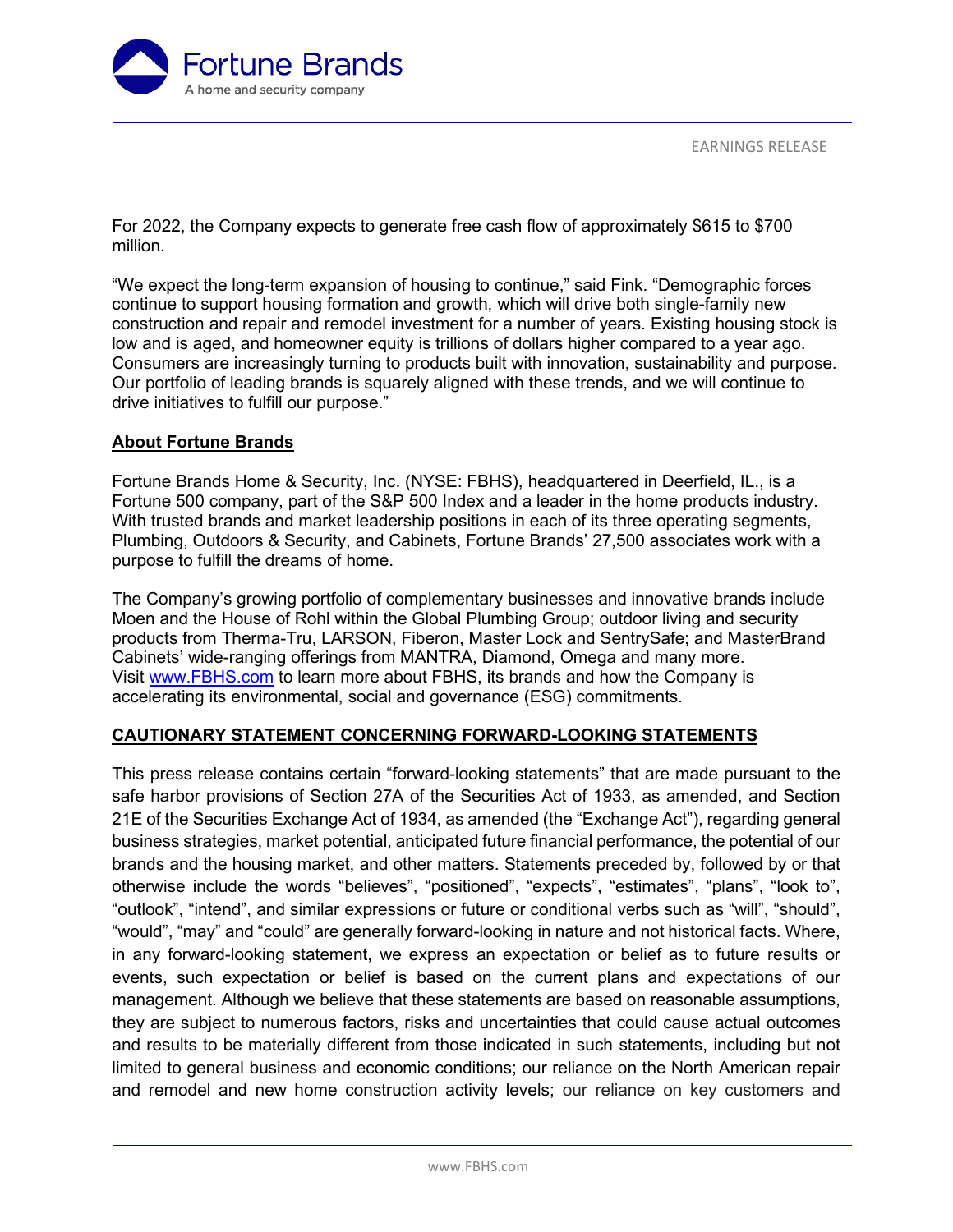

suppliers; our ability to maintain our strong brands and to develop innovative products while maintaining our competitive positions; our ability to improve organizational productivity and global supply chain efficiency; our ability to obtain raw materials and finished goods in a timely and costeffective manner; the impact of sustained inflation, including global commodity and energy availability and price volatility; the impact of trade-related tariffs and risks with uncertain trade environments or changes in government and industry regulatory standards; our ability to attract and retain qualified personnel and other labor constraints; the uncertainties relating to the impact of COVID-19 on the Company's business and results; our ability to achieve the anticipated benefits of our strategic initiatives; our ability to successfully execute our acquisition strategy and integrate businesses that we have and may acquire; and the other factors discussed in our securities filings, including in Item 1A of our Annual Report on Form 10-K for the year ended December 31, 2021, filed with the Securities and Exchange Commission. The forward-looking statements included in this release are made as of the date hereof, and except as required by law, we undertake no obligation to update, amend or clarify any forward-looking statements to reflect events, new information or circumstances occurring after the date of this release.

## **Use of Non-GAAP Financial Information**

This press release includes measures not derived in accordance with generally accepted accounting principles ("GAAP"), such as diluted earnings per share before charges / gains, operating income before charges / gains, organic sales, net sales excluding FX impact, operating margin before charges / gains, EBITDA before charges / gains, net debt, net debt to EBITDA before charges / gains, and free cash flow. These measures should not be considered in isolation or as a substitute for any measure derived in accordance with GAAP and may also be inconsistent with similar measures presented by other companies. Reconciliations of these measures to the most closely comparable GAAP measures, and reasons for the Company's use of these measures, are presented in the attached pages.

Source: Fortune Brands Home & Security, Inc.

INVESTOR CONTACT: Matthew Skelly 847-484-4573 Investor.Questions@FBHS.com

MEDIA CONTACT: Darwin Minnis 847-484-4204 Media.Relations@FBHS.com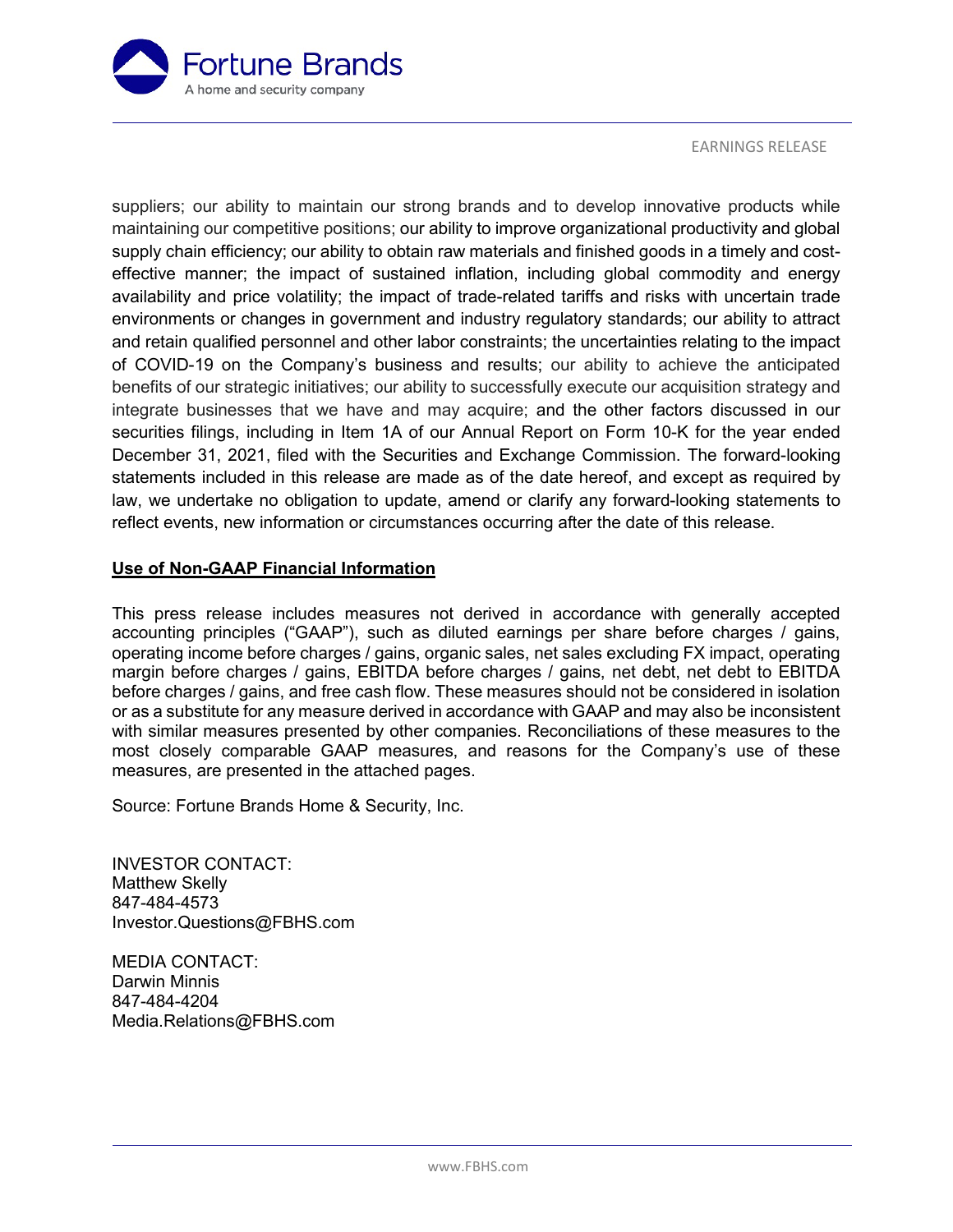|                                                                                                                                                                                                                            |                                                                                                                                                                                       | FORTUNE BRANDS HOME & SECURITY, INC.<br>(In millions, except per share amounts)<br>(Unaudited)                                                                           |                                                                                                                                                                                                           |  |  |  |  |  |  |  |  |
|----------------------------------------------------------------------------------------------------------------------------------------------------------------------------------------------------------------------------|---------------------------------------------------------------------------------------------------------------------------------------------------------------------------------------|--------------------------------------------------------------------------------------------------------------------------------------------------------------------------|-----------------------------------------------------------------------------------------------------------------------------------------------------------------------------------------------------------|--|--|--|--|--|--|--|--|
|                                                                                                                                                                                                                            |                                                                                                                                                                                       | <b>Net Sales</b>                                                                                                                                                         |                                                                                                                                                                                                           |  |  |  |  |  |  |  |  |
| Net Sales (GAAP)<br>Plumbing<br><b>Outdoors &amp; Security</b><br>Cabinets<br><b>Total Net Sales</b>                                                                                                                       | Three Months Ended December 31,<br>2021<br>2020<br>% Change<br>703.6<br>637.7<br>10<br>S<br>\$<br>366.5<br>40<br>514.4<br>744.8<br>655.5<br>14<br>18<br>1,962.8<br>1,659.7<br>S<br>\$ | Net Sales (GAAP)<br>Plumbing<br>Outdoors & Security<br>Cabinets<br><b>Total Net Sales</b>                                                                                | Twelve Months Ended December 31,<br>2021<br>2020<br>% Change<br>2,761.2<br>2,202.1<br>25<br>\$<br><b>S</b><br>2,039.9<br>44<br>1,419.2<br>2,855.0<br>2,469.0<br>16<br>26<br>6,090.3<br>\$<br>$7,656.1$ \$ |  |  |  |  |  |  |  |  |
| <b>Quarter Operating Income</b>                                                                                                                                                                                            |                                                                                                                                                                                       |                                                                                                                                                                          |                                                                                                                                                                                                           |  |  |  |  |  |  |  |  |
|                                                                                                                                                                                                                            | <b>Before Charges &amp; Gains</b><br>Three Months Ended December 31,                                                                                                                  |                                                                                                                                                                          | <b>GAAP</b><br>Three Months Ended December 31,                                                                                                                                                            |  |  |  |  |  |  |  |  |
| Operating Income (Loss) Before Charges/Gains (a)<br>Plumbing<br>Outdoors & Security<br>Cabinets<br>Corporate expenses                                                                                                      | 2021<br>2020<br>% Change<br>\$<br>146.6<br>$\mathbb S$<br>138.7<br>6<br>58.0<br>41<br>81.8<br>(13)<br>76.1<br>66.5<br>(31.2)<br>(26.4)<br>18                                          | <b>Operating Income (Loss)</b><br>Plumbing<br>Outdoors & Security<br>Cabinets<br>Corporate expenses                                                                      | 2021<br>2020<br>% Change<br>\$<br>146.5<br>$\mathbb{S}$<br>137.3<br>$\overline{7}$<br>80.1<br>39<br>57.8<br>(10)<br>65.1<br>72.6<br>(34.5)<br>(10)<br>(31.2)                                              |  |  |  |  |  |  |  |  |
| <b>Total Operating Income Before Charges/Gains</b>                                                                                                                                                                         | $\boldsymbol{7}$<br>263.7<br>\$<br>246.4                                                                                                                                              | <b>Total Operating Income (GAAP)</b>                                                                                                                                     | 260.5<br>233.2<br>12<br>\$<br>S.                                                                                                                                                                          |  |  |  |  |  |  |  |  |
| Earnings Per Share Before Charges/Gains (b)<br>Diluted                                                                                                                                                                     | $1.32$ \$<br>1.25<br>6<br>\$                                                                                                                                                          | <b>Diluted EPS (GAAP)</b><br><b>Diluted EPS</b>                                                                                                                          | $1.28$ \$<br>l s<br>1.16<br>10 <sup>1</sup>                                                                                                                                                               |  |  |  |  |  |  |  |  |
| EBITDA Before Charges/Gains <sup>(c)</sup>                                                                                                                                                                                 | 8<br>\$<br>313.3<br><b>S</b><br>291.0                                                                                                                                                 | Net Income (GAAP)                                                                                                                                                        | $\overline{7}$<br><b>S</b><br>175.3<br>163.6<br>-S                                                                                                                                                        |  |  |  |  |  |  |  |  |
|                                                                                                                                                                                                                            |                                                                                                                                                                                       | Year to Date Operating Income                                                                                                                                            |                                                                                                                                                                                                           |  |  |  |  |  |  |  |  |
|                                                                                                                                                                                                                            | <b>Before Charges &amp; Gains</b>                                                                                                                                                     |                                                                                                                                                                          | <b>GAAP</b>                                                                                                                                                                                               |  |  |  |  |  |  |  |  |
|                                                                                                                                                                                                                            | Twelve Months Ended December 31,                                                                                                                                                      |                                                                                                                                                                          | Twelve Months Ended December 31,                                                                                                                                                                          |  |  |  |  |  |  |  |  |
| Operating Income (Loss) Before Charges/Gains (a)<br>Plumbing<br>Outdoors & Security<br>Cabinets<br>Corporate expenses<br><b>Total Operating Income Before Charges/Gains</b><br>Earnings Per Share Before Charges/Gains (b) | 2021<br>2020<br>% Change<br>\$<br>632.7<br>\$<br>489.6<br>29<br>305.0<br>205.2<br>49<br>287.2<br>256.0<br>12<br>(108.6)<br>16<br>(93.7)<br>857.1<br>30<br>1,116.3<br>\$               | <b>Operating Income (Loss)</b><br>Plumbing<br>Outdoors & Security<br>Cabinets<br>Corporate expenses<br><b>Total Operating Income (GAAP)</b><br><b>Diluted EPS (GAAP)</b> | 2020<br>% Change<br>2021<br>\$<br>629.7<br>467.9<br>\$<br>35<br>291.9<br>201.3<br>45<br>279.3<br>235.7<br>18<br>(103.5)<br>(110.5)<br>$\overline{7}$<br>1,090.4<br>801.4<br>36<br>S.                      |  |  |  |  |  |  |  |  |
| Diluted                                                                                                                                                                                                                    | 37<br>$5.73$ \$<br>4.19<br>$\mathbf{s}$                                                                                                                                               | <b>Diluted EPS</b>                                                                                                                                                       | $5.54$ \$<br>3.94<br>41<br>ا ۹                                                                                                                                                                            |  |  |  |  |  |  |  |  |
| EBITDA Before Charges/Gains (c)                                                                                                                                                                                            | $1,308.2$ \$<br>1,017.6<br>29<br>\$                                                                                                                                                   | Net Income (GAAP)                                                                                                                                                        | \$<br>772.4 \$<br>554.4<br>39                                                                                                                                                                             |  |  |  |  |  |  |  |  |
| (a) (b) (c) For definitions of Non-GAAP measures, see Definitions of Terms page                                                                                                                                            |                                                                                                                                                                                       |                                                                                                                                                                          |                                                                                                                                                                                                           |  |  |  |  |  |  |  |  |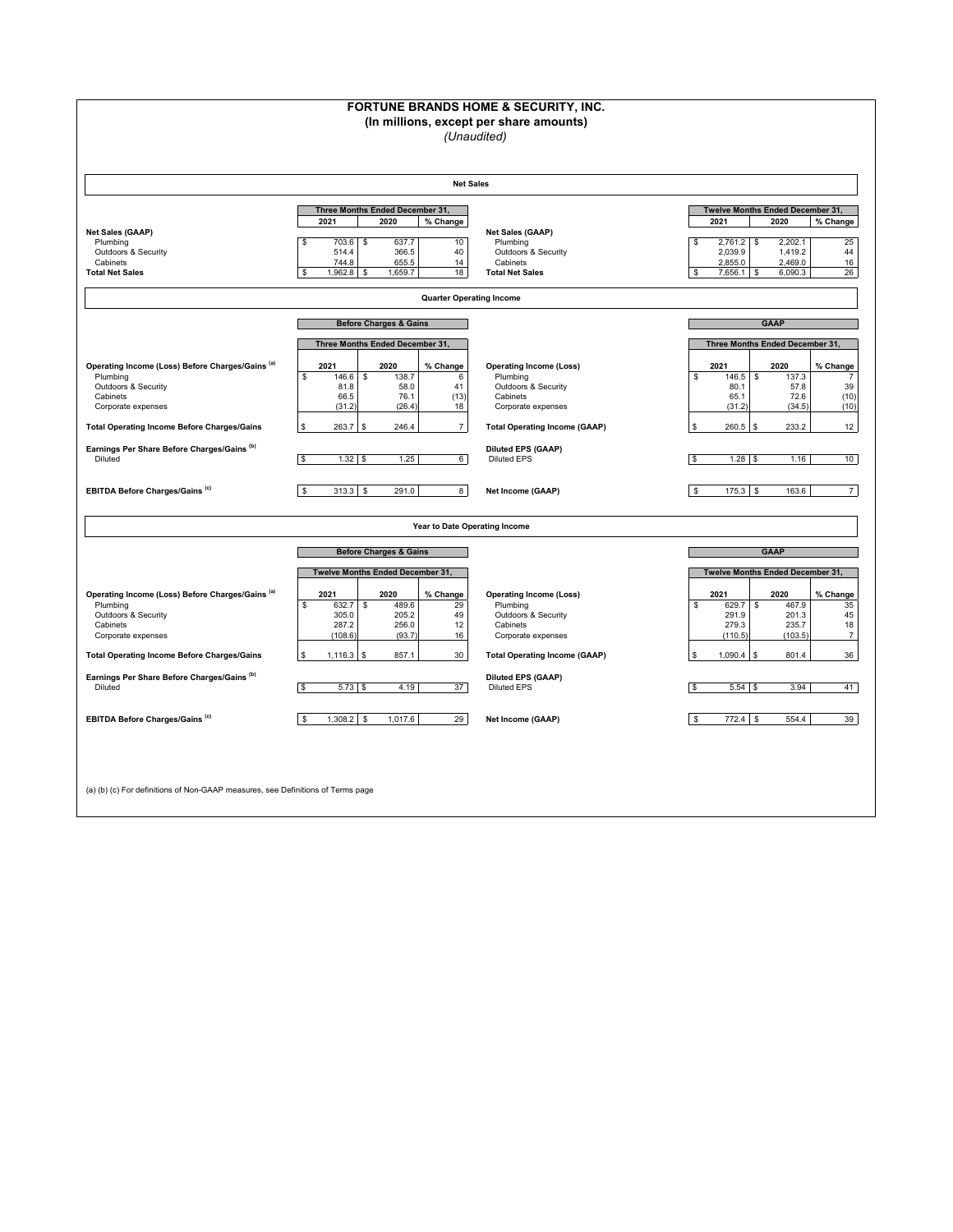## **FORTUNE BRANDS HOME & SECURITY, INC. CONDENSED CONSOLIDATED BALANCE SHEETS (GAAP) (In millions)** *(Unaudited)*

|                                                                                      | December 31,<br>2021     | December 31,<br>2020     |
|--------------------------------------------------------------------------------------|--------------------------|--------------------------|
| <b>Assets</b>                                                                        |                          |                          |
| Current assets                                                                       |                          |                          |
| Cash and cash equivalents                                                            | \$<br>471.5              | \$<br>419.1              |
| Accounts receivable, net                                                             | 885.7                    | 734.9                    |
| Inventories                                                                          | 1,193.8                  | 867.2                    |
| Other current assets                                                                 | 193.5                    | 187.3                    |
| <b>Total current assets</b>                                                          | 2,744.5                  | 2,208.5                  |
| Property, plant and equipment, net                                                   | 1,009.5                  | 917.4                    |
| Goodwill                                                                             | 2,465.1                  | 2,394.8                  |
| Other intangible assets, net of accumulated amortization                             | 1,383.8                  | 1,420.3                  |
| Other assets                                                                         | 333.3                    | 417.7                    |
| <b>Total assets</b>                                                                  | \$<br>7,936.2            | \$<br>7,358.7            |
| <b>Liabilities and equity</b>                                                        |                          |                          |
| <b>Current liabilities</b><br>Current portion of short term debt<br>Accounts payable | \$<br>400.0<br>764.9     | \$<br>620.5              |
| Other current liabilities                                                            | 806.2                    | 724.6                    |
| <b>Total current liabilities</b>                                                     | 1,971.1                  | 1,345.1                  |
| Long-term debt                                                                       | 2,309.8                  | 2,572.2                  |
| Deferred income taxes                                                                | 176.0                    | 160.5                    |
| Other non-current liabilities                                                        | 414.5                    | 505.4                    |
| <b>Total liabilities</b>                                                             | 4,871.4                  | 4,583.2                  |
| Stockholders' equity                                                                 | 3,064.8                  | 2,775.5                  |
| <b>Total equity</b><br><b>Total liabilities and equity</b>                           | 3,064.8<br>\$<br>7,936.2 | 2,775.5<br>\$<br>7,358.7 |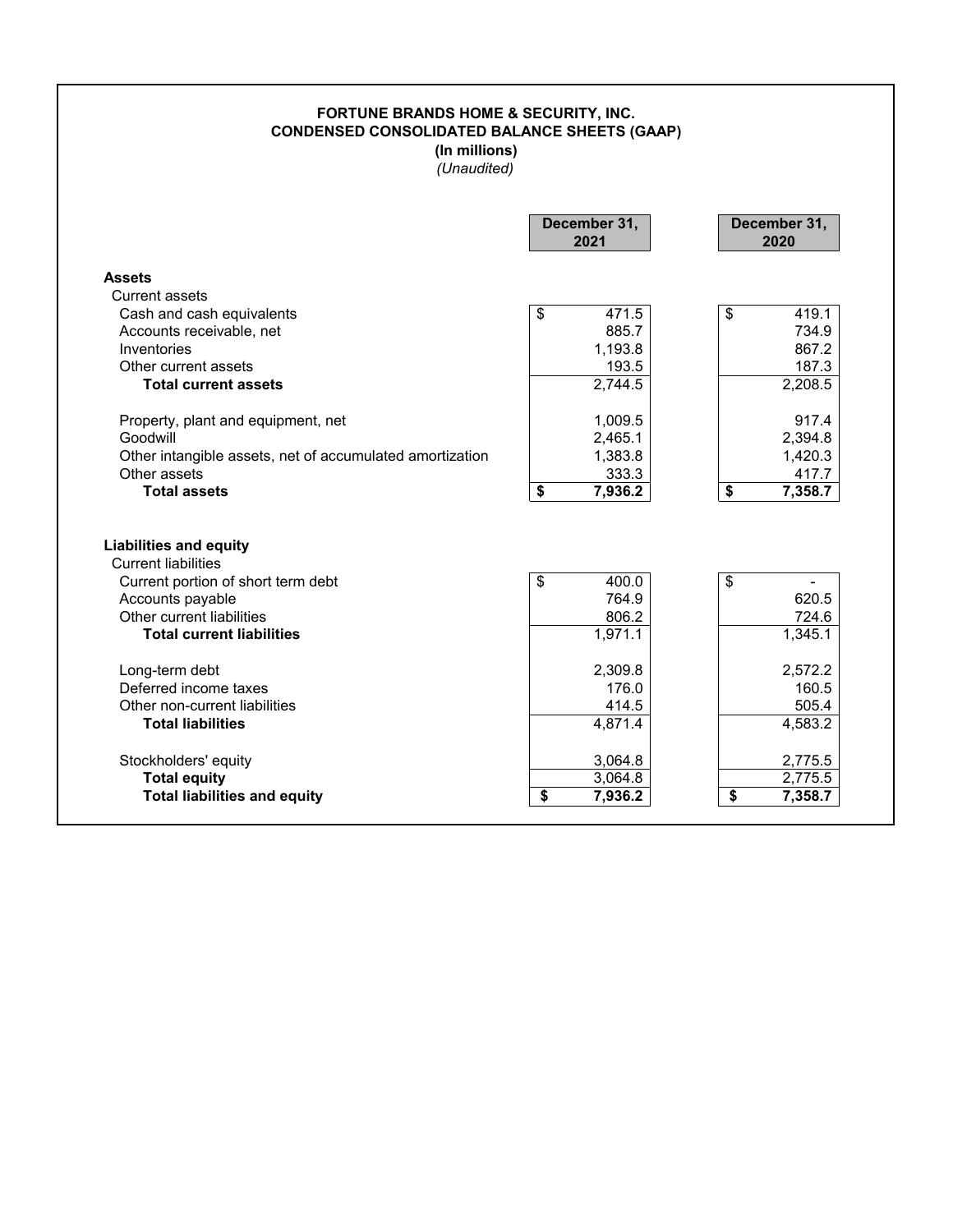## **FORTUNE BRANDS HOME & SECURITY, INC. CONDENSED CONSOLIDATED STATEMENTS OF CASH FLOWS**

**(In millions)**

*(Unaudited)*

|                                                                    | Twelve Months Ended December 31, |         |
|--------------------------------------------------------------------|----------------------------------|---------|
|                                                                    | 2021                             | 2020    |
| <b>Operating activities</b>                                        |                                  |         |
| Net income                                                         | \$<br>772.4<br>\$                | 554.4   |
| Depreciation and amortization                                      | 189.1                            | 163.5   |
| Non-cash lease expense                                             | 42.5                             | 37.4    |
| Deferred taxes                                                     | 1.7                              | (14.6)  |
| Loss (gain) on equity investments                                  | 5.0                              | (6.6)   |
| Asset impairment charges                                           |                                  | 26.1    |
| Other non-cash items                                               | 55.4                             | 54.5    |
| Changes in assets and liabilities, net                             | (377.4)                          | 11.0    |
| Net cash provided by operating activities                          | \$<br>688.7<br>\$                | 825.7   |
| <b>Investing activities</b>                                        |                                  |         |
| Capital expenditures                                               | \$<br>$(214.2)$ \$               | (150.5) |
| Proceeds from the disposition of assets                            | 1.9                              | 1.6     |
| Cost of acquisitions, net of cash acquired                         | 5.2                              | (715.2) |
| Cost of investments in equity securities                           |                                  | (59.4)  |
| Net cash used in investing activities                              | \$<br>$(207.1)$ \$               | (923.5) |
| <b>Financing activities</b>                                        |                                  |         |
| Increase in debt. net                                              | \$<br>135.0<br>\$                | 385.0   |
| Proceeds from the exercise of stock options                        | 41.8                             | 64.9    |
| Treasury stock purchases                                           | (447.7)                          | (187.6) |
| Dividends to stockholders                                          | (143.0)                          | (133.3) |
| Other items, net                                                   | (14.7)                           | (17.4)  |
| Net cash (used in) provided by financing activities                | \$<br>$(428.6)$ \$               | 111.6   |
|                                                                    |                                  |         |
| Effect of foreign exchange rate changes on cash                    | \$<br>$(1.9)$ \$                 | 16.3    |
| Net increase in cash and cash equivalents                          | \$<br>51.1<br>\$                 | 30.1    |
| Cash, cash equivalents and restricted cash* at beginning of period | 425.0                            | 394.9   |
| Cash, cash equivalents and restricted cash* at end of period       | \$<br>\$<br>476.1                | 425.0   |
|                                                                    |                                  |         |

| <b>FREE CASH FLOW</b>                       | <b>Twelve Months Ended December 31.</b> |       |      |       |               | 2022 Full Year    |  |  |
|---------------------------------------------|-----------------------------------------|-------|------|-------|---------------|-------------------|--|--|
|                                             |                                         | 2021  | 2020 |       | Approximation |                   |  |  |
|                                             |                                         |       |      |       |               |                   |  |  |
| Free cash flow**                            |                                         |       |      | 741.7 |               | 615.0 - 700.0     |  |  |
| Add:                                        |                                         |       |      |       |               |                   |  |  |
| Capital expenditures                        |                                         | 214.2 |      | 150.5 |               | $375.0 - 425.0$   |  |  |
| Less:                                       |                                         |       |      |       |               |                   |  |  |
| Proceeds from the disposition of assets     |                                         | 1.9   |      | 1.6   |               | 7.0               |  |  |
| Proceeds from the exercise of stock options |                                         | 41.8  |      | 64.9  |               | 10.0              |  |  |
| Cash flow from operations (GAAP)            |                                         | 688.7 |      | 825.7 |               | $973.0 - 1.108.0$ |  |  |

\*Restricted cash of \$1.3 million and \$3.3 million is included in Other current assets and Other assets, respectively, as of December 31, 2021, restricted cash of \$1.0 million and \$4.9 million is included in Other current assets and Other assets, respectively, as of December 31, 2020.

\*\* Free cash flow is cash flow from operations calculated in accordance with U.S. generally accepted accounting principles ("GAAP") less net capital expenditures (capital expenditures less proceeds from the disposition of assets including property, plant and equipment, and proceeds from the exercise of stock options). Free cash flow does not include adjustments for certain non-discretionary cash flows such as mandatory debt repayments. Free cash flow is a measure not derived in accordance with GAAP. Management believes that free cash flow provides investors with helpful supplemental information about the Company's ability to fund internal growth, make acquisitions, repay debt and related interest, pay dividends and repurchase common stock. This measure may be inconsistent with similar measures presented by other companies.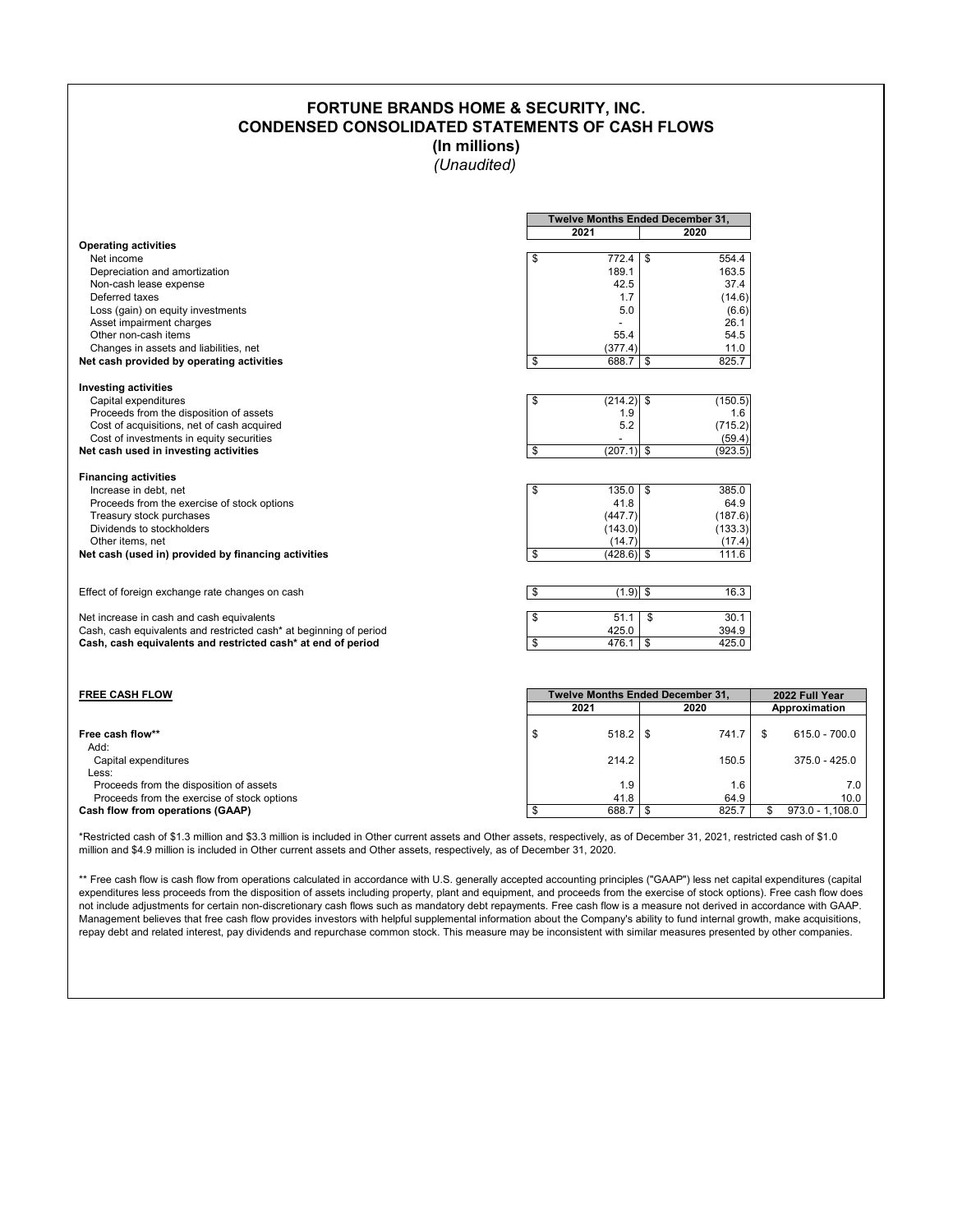## **FORTUNE BRANDS HOME & SECURITY, INC. CONDENSED CONSOLIDATED STATEMENTS OF INCOME (GAAP) (In millions, except per share amounts)**

*(Unaudited)*

|                                                 |                          |                          | Three Months Ended December 31, | <b>Twelve Months Ended December 31,</b> |    |         |                 |  |
|-------------------------------------------------|--------------------------|--------------------------|---------------------------------|-----------------------------------------|----|---------|-----------------|--|
|                                                 | 2021                     | 2020                     | % Change                        | 2021                                    |    | 2020    | % Change        |  |
|                                                 |                          |                          |                                 |                                         |    |         |                 |  |
| <b>Net sales</b>                                | \$<br>1,962.8            | \$<br>1,659.7            | 18                              | \$<br>7,656.1                           | \$ | 6,090.3 | 26              |  |
| Cost of products sold                           | 1,271.9                  | 1,052.0                  | 21                              | 4,909.1                                 |    | 3,925.9 | 25              |  |
| Selling, general<br>and administrative expenses | 412.9                    | 364.2                    | 13                              | 1,579.0                                 |    | 1,282.6 | 23              |  |
| Amortization of intangible assets               | 15.6                     | 10.9                     | 43                              | 64.1                                    |    | 42.0    | 53              |  |
| Asset impairment charges                        | $\overline{\phantom{a}}$ | $\overline{\phantom{a}}$ | $\overline{\phantom{a}}$        |                                         |    | 22.5    | (100)           |  |
| Restructuring charges                           | 1.9                      | (0.6)                    | 417                             | 13.5                                    |    | 15.9    | (15)            |  |
| <b>Operating income</b>                         | 260.5                    | 233.2                    | 12                              | 1,090.4                                 |    | 801.4   | 36              |  |
| Interest expense                                | 21.1                     | 19.5                     | 8                               | 84.4                                    |    | 83.9    | 1               |  |
| Other expense (income), net                     | 0.2                      | 0.1                      | 100                             | 0.9                                     |    | (13.3)  | 107             |  |
| Income before taxes                             | 239.2                    | 213.6                    | 12                              | 1,005.1                                 |    | 730.8   | 38              |  |
| Income tax                                      | 63.9                     | 47.1                     | 36                              | 232.7                                   |    | 168.8   | 38              |  |
| Income after tax                                | \$<br>175.3              | \$<br>166.5              | 5                               | \$<br>772.4                             | \$ | 562.0   | $\overline{37}$ |  |
| Equity in losses of affiliate                   | ٠                        | 2.9                      | (100)                           |                                         |    | 7.6     | (100)           |  |
| <b>Net income</b>                               | \$<br>175.3              | \$<br>163.6              | $\overline{7}$                  | \$<br>772.4                             | \$ | 554.4   | 39              |  |
| Less: Noncontrolling interests                  |                          | $\overline{\phantom{0}}$ |                                 |                                         |    | 1.3     | (100)           |  |
| Net income attributable to Fortune Brands       | \$<br>175.3              | \$<br>163.6              | $\overline{7}$                  | \$<br>772.4                             | \$ | 553.1   | 40              |  |
| Diluted earnings per common share<br>Net income | \$<br>1.28               | \$<br>1.16               | 10                              | \$<br>5.54                              | \$ | 3.94    | 41              |  |
|                                                 |                          |                          |                                 |                                         |    |         |                 |  |
| Diluted average number of shares outstanding    | 137.3                    | 140.8                    | (3)                             | 139.5                                   |    | 140.2   | (1)             |  |
|                                                 |                          |                          |                                 |                                         |    |         |                 |  |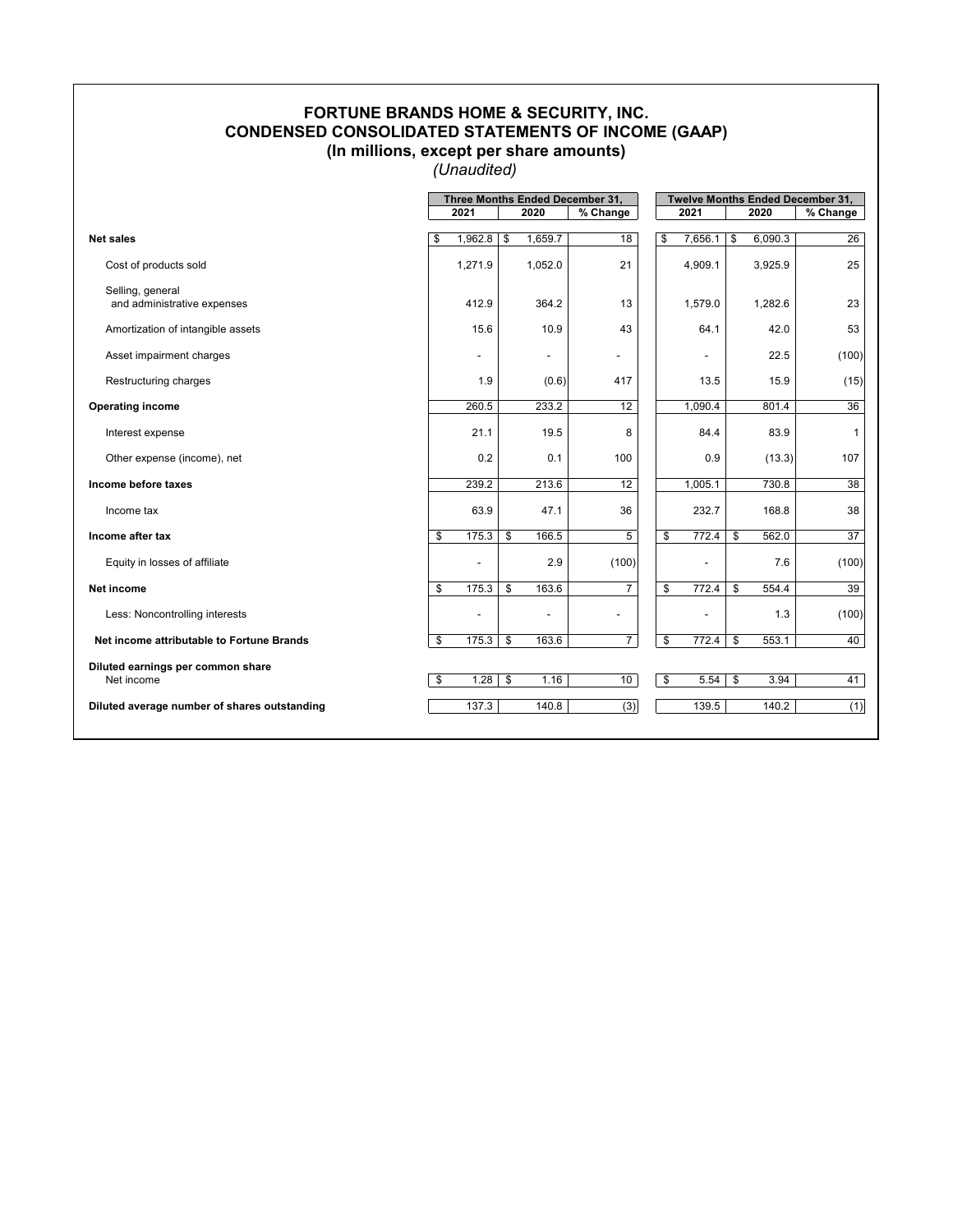#### **DILUTED EPS BEFORE CHARGES/GAINS RECONCILIATION**

For the three months ended December 31, 2021, diluted EPS before charges/gains is net income less noncontrolling interests calculated on a diluted per-share basis, excluding \$5.4 million (\$5.9 million after tax or \$0.04 per diluted share) of restructuring and other charges, including \$2.2 million of mark-to-market expense classified in the other expense, net associated with the acquisition of the remaining outstanding shares of Flo, which occurred in January 2022, the impact from actuarial gains associated with our defined benefit plans of \$0.2 million and a tax expense of \$0.1 million.

For the twelve months ended December 31, 2021, diluted EPS before charges/gains is net income less noncontrolling interests calculated on a diluted per-share basis excluding \$28.1 million (\$22.9 million after tax or \$0.17 per diluted share) of restructuring and other charges, including \$2.2 million of mark-to-market expense classified in the other expense, net associated with the acquisition of the remaining outstanding shares of Flo, which occurred in January 2022, loss on equity investments of \$4.5 million (\$3.4 million net of tax or \$0.02 per diluted share), the impact from actuarial losses associated with our defined benefit plans of \$1.0 million (\$0.7 million net of tax) and a net tax expense of \$0.2 million.

For the three months ended December 31, 2020, diluted EPS before charges/gains is net income less noncontrolling interests calculated on a diluted per-share basis excluding \$13.2 million (\$10.4 million after tax or \$0.08 per diluted share) of restructuring and other charges, the impact from actuarial losses associated with our defined benefit plans of \$2.6 million (\$1.9 million after tax or \$0.01 per diluted share) and a net tax expense of \$0.4 million.

For the twelve months ended December 31, 2020, diluted EPS before charges/gains is net income less noncontrolling interests calculated on a diluted per-share basis excluding \$33.2 million (\$27.1 million after tax or \$0.19 per diluted share) of restructuring and other charges, asset impairment charges of \$22.5 million (\$17.6 million after tax or \$0.13 per diluted share), gains on equity investments of \$11.0 million (\$8.3 million net of tax or \$0.06 per diluted share), the impact from actuarial losses associated with our defined benefit plans of \$3.2 million (\$2.3 million after tax or \$0.02 per diluted share) and a tax benefit of \$3.8 million (\$0.03 per diluted share).

|                                       | Three Months Ended December 31. |      |        |          | <b>Twelve Months Ended December 31.</b> |           |    |        |          |
|---------------------------------------|---------------------------------|------|--------|----------|-----------------------------------------|-----------|----|--------|----------|
|                                       | 2021                            |      | 2020   | % Change |                                         | 2021      |    | 2020   | % Change |
| Earnings Per Common Share - Diluted   |                                 |      |        |          |                                         |           |    |        |          |
| Diluted EPS Before Charges/Gains (b)  | \$<br>1.32                      | - \$ | 1.25   | 6        | \$                                      | $5.73$ \$ |    | 4.19   | 37       |
| Restructuring and other charges       | (0.04)                          |      | (0.08) | (50)     |                                         | (0.17)    |    | (0.19) | (11)     |
| Asset impairment charges (d)          |                                 |      |        |          |                                         |           |    | (0.13) | (100)    |
| (Loss) gain on equity investments (e) |                                 |      |        |          |                                         | (0.02)    |    | 0.06   | (133)    |
| Defined benefit plan actuarial losses |                                 |      | (0.01) | (100)    |                                         |           |    | (0.02) | (100)    |
| Tax items                             |                                 |      |        |          |                                         |           |    | 0.03   | (100)    |
| <b>Diluted EPS (GAAP)</b>             | 1.28                            | - \$ | 1.16   | 10       |                                         | 5.54      | \$ | 3.94   | 41       |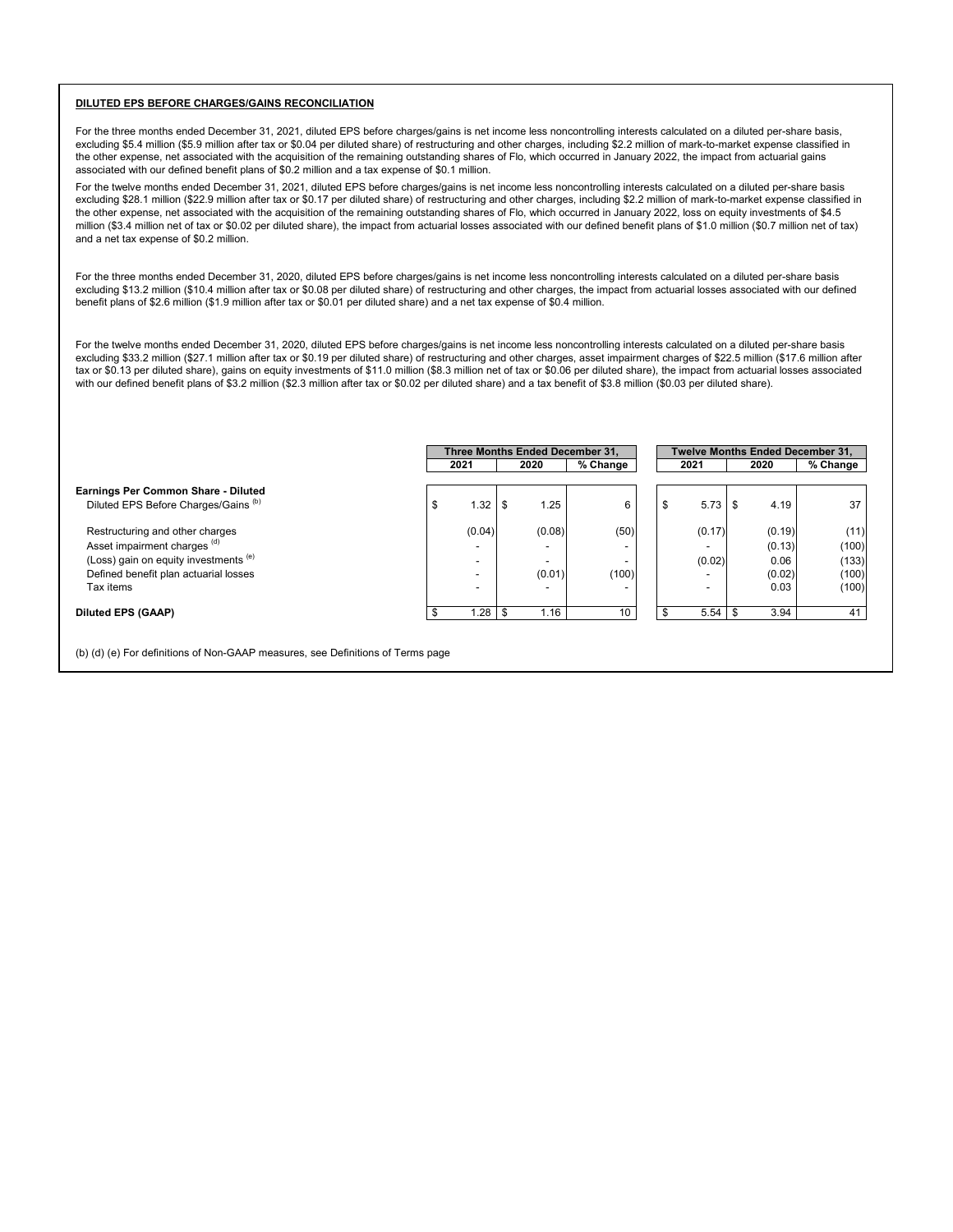### **FORTUNE BRANDS HOME & SECURITY, INC.**

**(In millions)**

*(Unaudited)*

**RECONCILIATION OF EBITDA BEFORE CHARGES/GAINS TO NET INCOME**

|                                               |             | Three Months Ended December 31. |          |                          | <b>Twelve Months Ended December 31.</b> |          |
|-----------------------------------------------|-------------|---------------------------------|----------|--------------------------|-----------------------------------------|----------|
|                                               | 2021        | 2020                            | % Change | 2021                     | 2020                                    | % Change |
| <b>EBITDA BEFORE CHARGES/GAINS (C)</b>        | $313.3$ \$  | 291.0                           |          | $1,308.2$ \$             | 1,017.6                                 | 29       |
| Depreciation*                                 | $(32.2)$ \$ | (31.2)                          | 3        | (121.1)                  | (113.0)                                 |          |
| Amortization of intangible assets             | (15.6)      | (10.9)                          | 43       | (64.1)                   | (42.0)                                  | 53       |
| Restructuring and other charges               | (5.4)       | (13.2)                          | (59)     | (28.1)                   | (33.2)                                  | (15)     |
| Interest expense                              | (21.1)      | (19.5)                          | 8        | (84.4)                   | (83.9)                                  |          |
| Asset impairment charges (d)                  |             |                                 |          | $\overline{\phantom{a}}$ | (22.5)                                  | (100)    |
| Equity in losses of affiliate                 |             | (2.9)                           | (100)    | $\overline{\phantom{a}}$ | (7.6)                                   | (100)    |
| (Loss) gain on equity investments (e)         |             |                                 | $\sim$   | (4.5)                    | 11.0                                    | (141)    |
| Defined benefit plan actuarial gains/(losses) | 0.2         | (2.6)                           | (108)    | (0.9)                    | (3.2)                                   | (72)     |
| Income taxes                                  | (63.9)      | (47.1)                          | 36       | (232.7)                  | (168.8)                                 | 38       |
|                                               |             |                                 |          |                          |                                         |          |
| Net Income (GAAP)                             | $175.3$ \$  | 163.6                           |          | $772.4$ \$               | 554.4                                   | 39       |

| Twelve Months Ended December 31, |         |    |         |          |  |  |  |  |
|----------------------------------|---------|----|---------|----------|--|--|--|--|
|                                  | 2021    |    | 2020    | % Change |  |  |  |  |
|                                  |         |    |         |          |  |  |  |  |
| \$                               | 1,308.2 | \$ | 1,017.6 | 29       |  |  |  |  |
|                                  |         |    |         |          |  |  |  |  |
| \$                               | (121.1) | \$ | (113.0) |          |  |  |  |  |
|                                  | (64.1)  |    | (42.0)  | 53       |  |  |  |  |
|                                  | (28.1)  |    | (33.2)  | (15)     |  |  |  |  |
|                                  | (84.4)  |    | (83.9)  |          |  |  |  |  |
|                                  |         |    | (22.5)  | (100)    |  |  |  |  |
|                                  |         |    | (7.6)   | (100)    |  |  |  |  |
|                                  | (4.5)   |    | 11.0    | (141)    |  |  |  |  |
|                                  | (0.9)   |    | (3.2)   | (72      |  |  |  |  |
|                                  | (232.7) |    | (168.8) | 38       |  |  |  |  |

\* Depreciation excludes a benefit relating to the reversal of previously recorded accelerated depreciation expense of \$0.1 million for the three months ended December 31, 2021. Depreciation excludes<br>accelerated depreciatio

**CALCULATION OF NET DEBT-TO-EBITDA BEFORE CHARGES/GAINS RATIO**

| As of December 31, 2021                             |             |
|-----------------------------------------------------|-------------|
| Short-term debt **                                  | \$<br>400.0 |
| Long-term debt **                                   | 2,309.8     |
| Total debt                                          | 2.709.8     |
| Less:                                               |             |
| Cash and cash equivalents **                        | 471.5       |
| Net debt (1)                                        | 2.238.3     |
| For the twelve months ended December 31, 2021       |             |
| EBITDA before charges/gains (2) <sup>(c)</sup>      | 1.308.2     |
| Net debt-to-EBITDA before charges/gains ratio (1/2) | 1.7         |
|                                                     |             |

\*\* Amounts are per the Unaudited Condensed Consolidated Balance Sheet as of December 31, 2021.

(c) (d) (e) For definitions of Non-GAAP measures, see Definitions of Terms page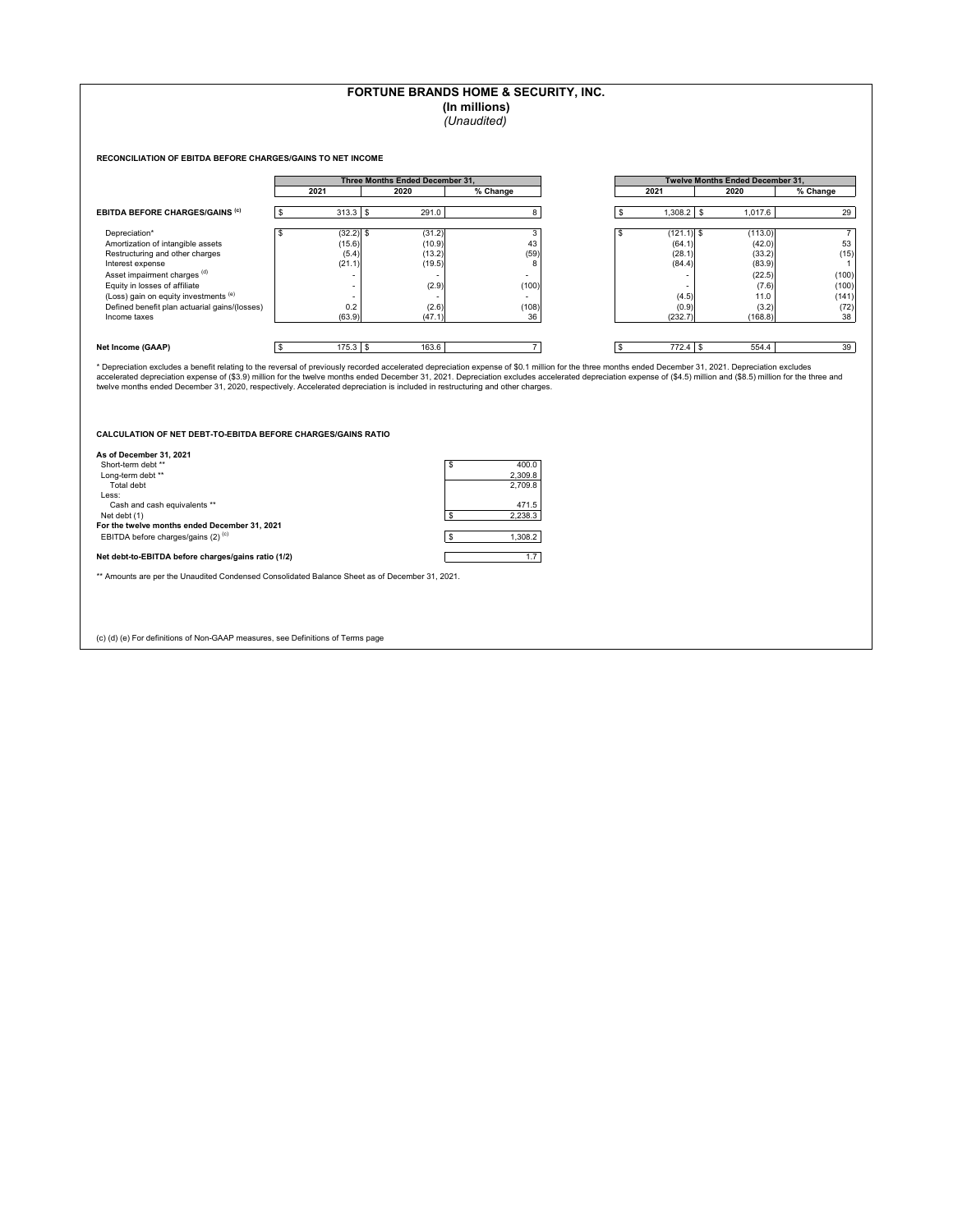|                                                             |    |                     | FORTUNE BRANDS HOME & SECURITY, INC.<br>(In millions, except per share amounts) |                |                    |                                         |                |
|-------------------------------------------------------------|----|---------------------|---------------------------------------------------------------------------------|----------------|--------------------|-----------------------------------------|----------------|
|                                                             |    |                     | (Unaudited)                                                                     |                |                    |                                         |                |
|                                                             |    |                     |                                                                                 |                |                    |                                         |                |
|                                                             |    |                     | Three Months Ended December 31.                                                 |                |                    | <b>Twelve Months Ended December 31.</b> |                |
|                                                             |    | 2021                | 2020                                                                            | $%$ Change     | 2021               | 2020                                    | $%$ Change     |
| <b>Net Sales (GAAP)</b>                                     |    |                     |                                                                                 |                |                    |                                         |                |
| Plumbing                                                    | \$ | 703.6<br>l \$       | 637.7                                                                           | 10             | \$<br>$2,761.2$ \$ | 2,202.1                                 | 25             |
| Outdoors & Security                                         |    | 514.4               | 366.5                                                                           | 40             | 2,039.9            | 1.419.2                                 | 44             |
| Cabinets                                                    |    | 744.8               | 655.5                                                                           | 14             | 2,855.0            | 2,469.0                                 | 16             |
| <b>Total Net Sales</b>                                      | \$ | 1.962.8             | 1.659.7<br>S.                                                                   | 18             | \$<br>7,656.1      | \$<br>6.090.3                           | 26             |
| <b>Operating Income (Loss)</b>                              |    |                     |                                                                                 |                |                    |                                         |                |
| Plumbing                                                    | \$ | $146.5$ \\$         | 137.3                                                                           | $\overline{7}$ | \$<br>$629.7$ \$   | 467.9                                   | 35             |
| <b>Outdoors &amp; Security</b>                              |    | 80.1                | 57.8                                                                            | 39             | 291.9              | 201.3                                   | 45             |
| Cabinets                                                    |    | 65.1                | 72.6                                                                            | (10)           | 279.3              | 235.7                                   | 18             |
| Corporate expenses                                          |    | (31.2)              | (34.5)                                                                          | (10)           | (110.5)            | (103.5)                                 | $\overline{7}$ |
|                                                             |    |                     |                                                                                 |                |                    |                                         |                |
| <b>Total Operating Income (GAAP)</b>                        | \$ | 260.5<br>S.         | 233.2                                                                           | 12             | \$<br>1,090.4      | l s<br>801.4                            | 36             |
| OPERATING INCOME BEFORE CHARGES/GAINS RECONCILIATION        |    |                     |                                                                                 |                |                    |                                         |                |
|                                                             |    |                     |                                                                                 |                |                    |                                         |                |
| Operating Income (Loss) Before Charges/Gains <sup>(a)</sup> |    |                     |                                                                                 |                |                    |                                         |                |
| Plumbing                                                    | \$ | 146.6<br>$\sqrt{s}$ | 138.7                                                                           | 6              | \$                 | 489.6                                   | 29             |
| Outdoors & Security                                         |    | 81.8                | 58.0                                                                            | 41             | 305.0              | 205.2                                   | 49             |
| Cabinets                                                    |    | 66.5                | 76.1                                                                            | (13)           | 287.2              | 256.0                                   | 12             |
| Corporate expenses                                          |    | (31.2)              | (26.4)                                                                          | 18             | (108.6)            | (93.7)                                  | 16             |
|                                                             |    |                     |                                                                                 |                |                    |                                         |                |
| Total Operating Income Before Charges/Gains <sup>(a)</sup>  |    | 263.7               | 246.4                                                                           | $\overline{7}$ | 1,116.3            | 857.1                                   | 30             |
| Restructuring and other charges (1)(2)                      |    | (3.2)               | (13.2)                                                                          | (76)           | (25.9)             | (33.2)                                  | (22)           |
| Asset impairment charges <sup>(d)</sup>                     |    |                     |                                                                                 | $\mathbf{r}$   |                    | (22.5)                                  | (100)          |
| <b>Total Operating Income (GAAP)</b>                        | S  | 260.5               | 233.2<br>\$                                                                     | 12             | 1,090.4<br>S       | 801.4<br>\$                             | 36             |

(1) Restructuring charges are costs incurred to implement significant cost reduction initiatives and include workforce reduction costs.

(2) "Other charges" represent pre-tax charges directly related to restructuring initiatives that cannot be reported as restructuring under GAAP. Such costs may include losses on disposal of inventories, trade receivables allowances from exiting product lines, accelerated depreciation resulting from the closure of facilities and gains or losses on the sale of previously closed facilities. In total, we recognized charges of \$1.3 million and \$7.2 million for the three and twelve months ended December 31, 2021, respectively, and \$5.7 million and \$9.2 million for the three and twelve months ended December 31, 2020, respectively. In addition, in our Outdoors & Security segment, other charges also include an acquisition-related inventory step-up expense (LARSON) of \$3.4 million classified in cost of products sold for the twelve months ended December 31, 2021.

At Corporate, other charges include \$1.3 million of external costs directly related to evaluation of acquisition targets during the twelve months ended December 31, 2021. These external costs include expenditures for accounting, tax and other similar services. Also, other charges for the twelve months ended December 31, 2021 include \$0.3 million for banking, legal, accounting and other similar<br>services directly related three and twelve months ended December 31, 2020 include expenditures of \$4.5 million for banking, legal, accounting and other similar services directly related to the acquisition of Larson classified in selling, general and administrative expenses and a charge of \$3.6 million for an impairment of a Corporate asset.

(a) (d) For definitions of Non-GAAP measures, see Definitions of Terms page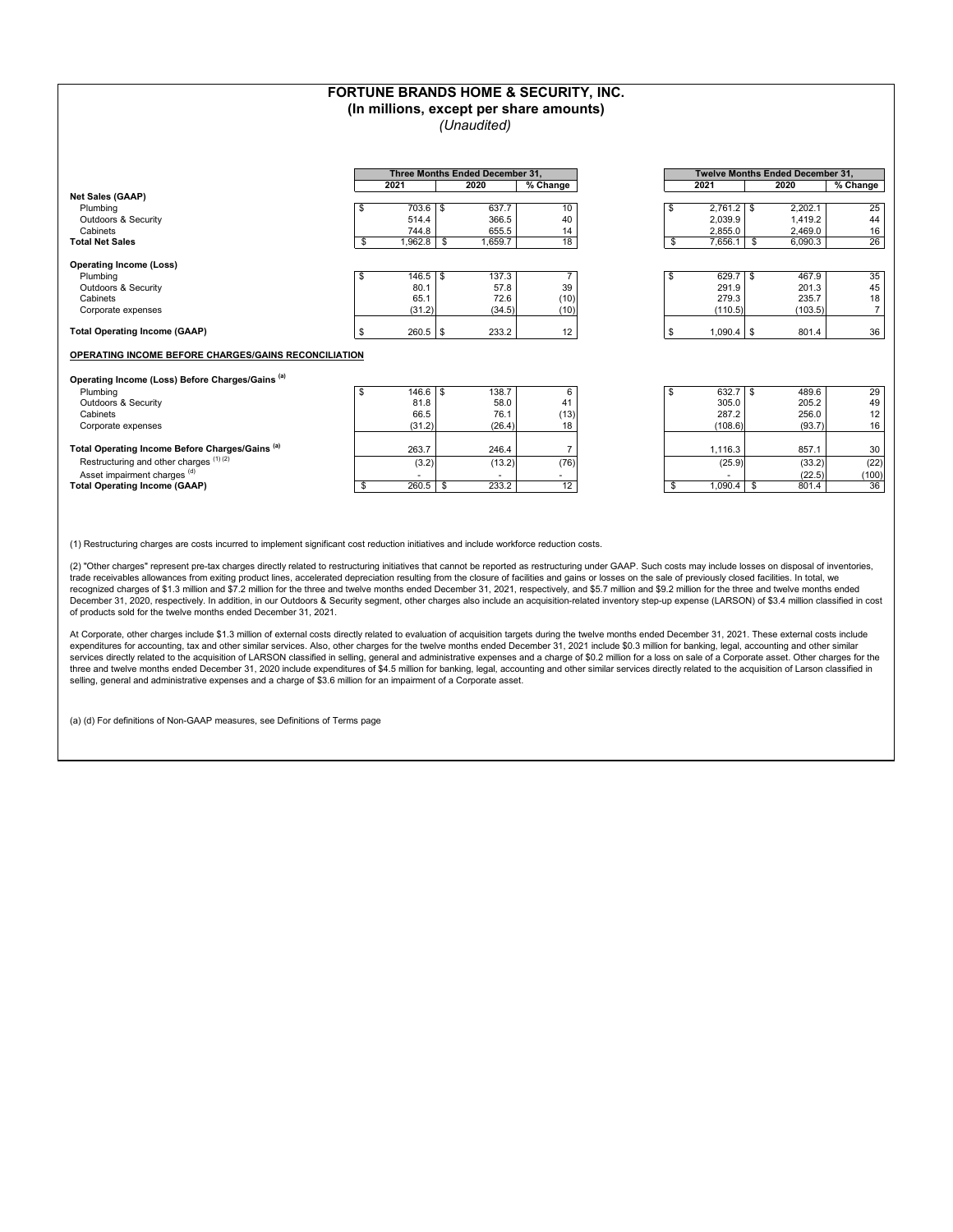| <b>FORTUNE BRANDS HOME &amp; SECURITY, INC.</b>                                |
|--------------------------------------------------------------------------------|
| Reconciliation of Income Statements - GAAP to Before Charges/Gains Information |
| Three Months Ended December 31,                                                |

(In millions, except per share amounts)

(Unaudited)

|                                                                                                                                   |                                   |                                           |                                                     | <b>Before Charges/Gains Adjustments</b> |                                 |               |                                              |
|-----------------------------------------------------------------------------------------------------------------------------------|-----------------------------------|-------------------------------------------|-----------------------------------------------------|-----------------------------------------|---------------------------------|---------------|----------------------------------------------|
|                                                                                                                                   | <b>GAAP</b><br>(unaudited)        | Restructuring<br>and other<br>charges (1) | Defined benefit<br>plan actuarial<br>gains/(losses) | Asset<br>impairments                    | Loss on<br>equity<br>investment | Tax Items (2) | <b>Before</b><br>Charges/Gains<br>(Non-GAAP) |
| 2021                                                                                                                              |                                   |                                           |                                                     | <b>FOURTH QUARTER</b>                   |                                 |               |                                              |
| Net Sales                                                                                                                         | \$1,962.8                         |                                           |                                                     |                                         |                                 |               |                                              |
| Cost of products sold<br>Selling, general & administrative expenses<br>Amortization of intangible assets<br>Restructuring charges | 1,271.9<br>412.9<br>15.6<br>1.9   | (0.8)<br>(0.5)<br>(1.9)                   |                                                     |                                         |                                 |               |                                              |
| Operating Income                                                                                                                  | 260.5                             | 3.2                                       |                                                     |                                         |                                 |               | 263.7                                        |
| Interest expense<br>Other income (expense), net<br>Income before taxes                                                            | 21.1<br>0.2<br>239.2              | ä,<br>(2.2)<br>5.4                        | ä,<br>0.2<br>(0.2)                                  |                                         |                                 |               | 244.4                                        |
| Income tax                                                                                                                        | 63.9                              | (0.5)                                     | $\blacksquare$                                      |                                         | $\sim$                          | (0.1)         |                                              |
| Income after tax                                                                                                                  | 175.3<br>\$                       | 5.9                                       | (0.2)                                               |                                         |                                 | 0.1           | \$<br>181.1                                  |
| Equity in losses of affiliate                                                                                                     | $\overline{\phantom{a}}$          | $\sim$                                    | $\overline{\phantom{a}}$                            | $\blacksquare$                          | $\sim$                          | $\sim$        |                                              |
| Net Income                                                                                                                        | 175.3                             | $\overline{\phantom{a}}$                  | ä,                                                  |                                         |                                 |               |                                              |
| Less: Noncontrolling interests                                                                                                    | $\overline{\phantom{a}}$          | $\blacksquare$                            |                                                     |                                         |                                 |               |                                              |
| Net income attributable to Fortune Brands                                                                                         | 175.3<br>\$                       | 5.9                                       | (0.2)                                               | $\sim$                                  | $\sim$                          | 0.1           | \$<br>181.1                                  |
| Diluted average number of shares outstanding                                                                                      | 137.3                             |                                           |                                                     |                                         |                                 |               | 137.3                                        |
| <b>Diluted EPS</b>                                                                                                                | \$<br>1.28                        |                                           |                                                     |                                         |                                 |               | \$<br>1.32                                   |
| 2020                                                                                                                              |                                   |                                           |                                                     |                                         |                                 |               |                                              |
| Net Sales                                                                                                                         | \$1,659.7                         |                                           |                                                     |                                         |                                 |               |                                              |
| Cost of products sold<br>Selling, general & administrative expenses<br>Amortization of intangible assets<br>Restructuring charges | 1,052.0<br>364.2<br>10.9<br>(0.6) | (5.7)<br>(8.1)<br>0.6                     |                                                     |                                         |                                 |               |                                              |
| Operating Income                                                                                                                  | 233.2                             | 13.2                                      |                                                     |                                         |                                 |               | 246.4                                        |
| Interest expense<br>Other income (expense), net<br>Income before taxes                                                            | 19.5<br>0.1<br>213.6              | $\blacksquare$<br>13.2                    | $\blacksquare$<br>(2.6)<br>2.6                      |                                         |                                 |               | 229.4                                        |
| Income tax                                                                                                                        | 47.1                              | 3.2                                       | 0.7                                                 |                                         | $\overline{\phantom{a}}$        | (0.4)         |                                              |
| Income after tax                                                                                                                  | 166.5<br>\$                       | 10.0                                      | 1.9                                                 |                                         |                                 | 0.4           | \$<br>178.8                                  |
| Equity in losses of affiliate                                                                                                     | 2.9                               |                                           |                                                     |                                         | (0.4)                           |               |                                              |
| Net Income                                                                                                                        | 163.6                             | $\sim$                                    | $\overline{\phantom{a}}$                            | $\blacksquare$                          | $\blacksquare$                  |               |                                              |
| Less: Noncontrolling interests                                                                                                    | $\overline{\phantom{a}}$          | $\sim$                                    | $\sim$                                              |                                         | $\sim$                          |               |                                              |
| Net income attributable to Fortune Brands                                                                                         | 163.6<br>\$                       | 10.0                                      | 1.9                                                 |                                         | 0.4                             | 0.4           | \$<br>176.3                                  |
| Diluted average number of shares outstanding                                                                                      | 140.8                             |                                           |                                                     |                                         |                                 |               | 140.8                                        |
| Diluted EPS                                                                                                                       | 1.16<br>\$                        |                                           |                                                     |                                         |                                 |               | \$<br>1.25                                   |

(1) Restructuring and other charges for the three months ended December 31, 2021 include a mark-to-market expense classified in the other expense, net associated with the acquisition of the remaining outstanding shares of Flo, which occurred in January 2022.

(2) Tax items for the three months ended December 31, 2021 and December 31, 2020 represent foreign exchange movement related to the impact of the Tax Cuts and Jobs Act of 2017 (the<br>"Tax Act") recorded in earlier periods.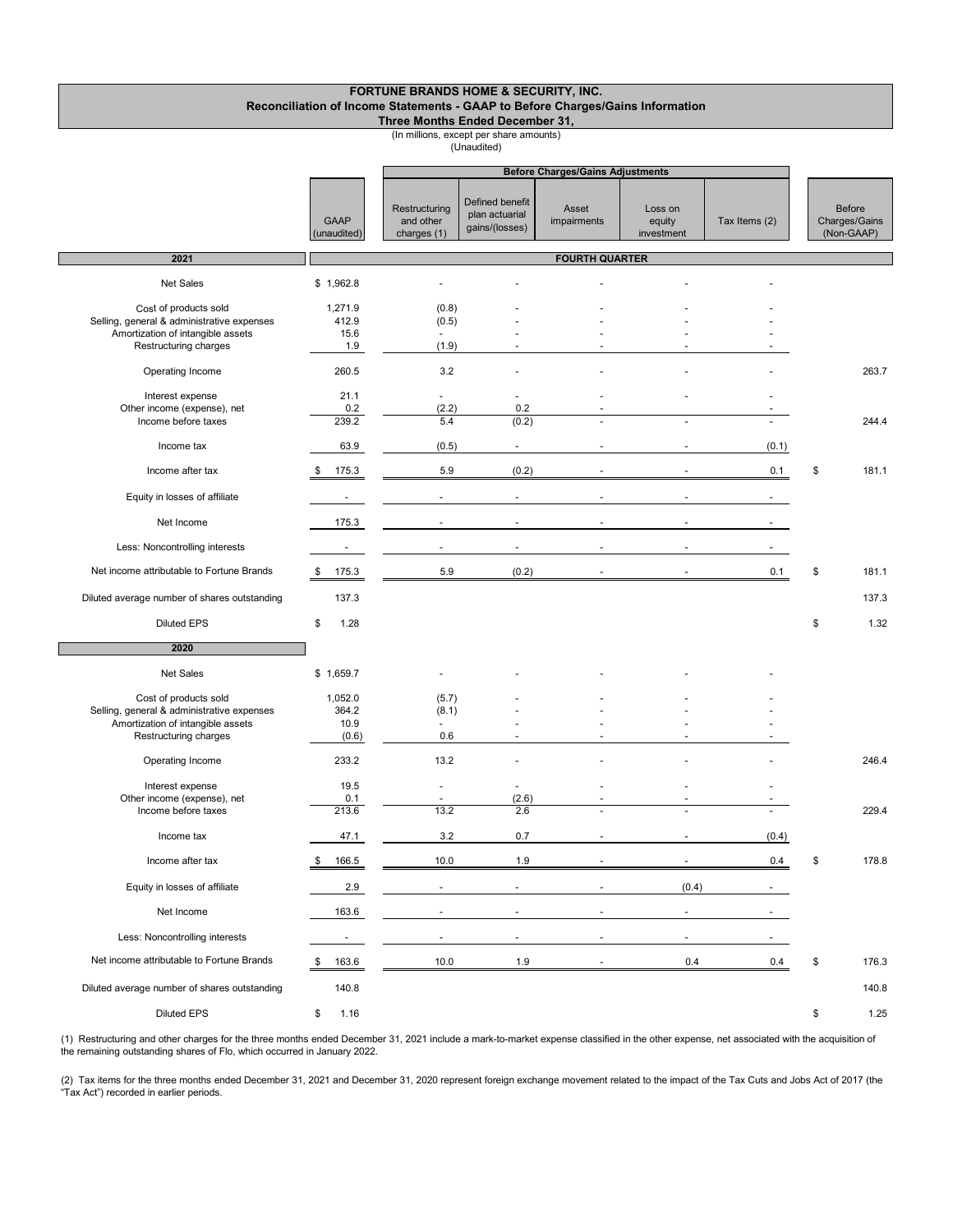#### **FORTUNE BRANDS HOME & SECURITY, INC. Reconciliation of Income Statements - GAAP to Before Charges/Gains Information Twelve Months Ended December 31,**

### (In millions, except per share amounts)

*(Unaudited)*

|                                                                                                                                                               |                                            | <b>Before Charges/Gains Adjustments</b>   |                                          |                          |                                         |                          |                                              |
|---------------------------------------------------------------------------------------------------------------------------------------------------------------|--------------------------------------------|-------------------------------------------|------------------------------------------|--------------------------|-----------------------------------------|--------------------------|----------------------------------------------|
|                                                                                                                                                               | <b>GAAP</b><br>(Unaudited)                 | Restructuring<br>and other<br>charges (1) | Defined benefit plan<br>actuarial losses | Asset<br>impairments     | (Loss) Gain on<br>equity<br>investments | Tax Items (2)            | <b>Before</b><br>Charges/Gains<br>(Non-GAAP) |
| 2021                                                                                                                                                          |                                            |                                           |                                          | <b>YEAR TO DATE</b>      |                                         |                          |                                              |
| Net Sales                                                                                                                                                     | \$7,656.1                                  |                                           |                                          |                          |                                         |                          |                                              |
| Cost of products sold<br>Selling, general & administrative expenses<br>Amortization of intangible assets<br>Restructuring charges                             | 4,909.1<br>1,579.0<br>64.1<br>13.5         | (9.1)<br>(3.3)<br>(13.5)                  |                                          |                          |                                         |                          |                                              |
| Operating Income                                                                                                                                              | 1,090.4                                    | 25.9                                      |                                          |                          |                                         |                          | 1,116.3                                      |
| Interest expense<br>Other income (expense), net<br>Income before taxes                                                                                        | 84.4<br>0.9<br>1,005.1                     | $\blacksquare$<br>(2.2)<br>28.1           | ÷,<br>(0.9)<br>0.9                       |                          | $\blacksquare$<br>(4.5)<br>4.5          |                          | 1,038.6                                      |
| Income taxes                                                                                                                                                  | 232.7                                      | 5.2                                       | 0.3                                      |                          | 1.1                                     | (0.2)                    |                                              |
| Income after tax                                                                                                                                              | 772.4<br>-\$                               | 22.9                                      | 0.6                                      |                          | 3.4                                     | 0.2                      | \$<br>799.5                                  |
| Equity in losses of affiliate                                                                                                                                 | $\overline{\phantom{a}}$                   | $\blacksquare$                            | $\blacksquare$                           |                          | $\blacksquare$                          | $\overline{\phantom{a}}$ |                                              |
| Net Income                                                                                                                                                    | 772.4                                      |                                           |                                          |                          |                                         |                          |                                              |
| Less: Noncontrolling interests                                                                                                                                |                                            |                                           |                                          |                          |                                         |                          |                                              |
| Net income attributable to Fortune Brands                                                                                                                     | 772.4<br>- \$                              | 22.9                                      | 0.6                                      |                          | 3.4                                     | 0.2                      | \$<br>799.5                                  |
| Diluted average number of shares outstanding                                                                                                                  | 139.5                                      |                                           |                                          |                          |                                         |                          | 139.5                                        |
| <b>Diluted EPS</b>                                                                                                                                            | \$<br>5.54                                 |                                           |                                          |                          |                                         |                          | \$<br>5.73                                   |
| 2020                                                                                                                                                          |                                            |                                           |                                          |                          |                                         |                          |                                              |
| Net Sales                                                                                                                                                     | \$6,090.3                                  |                                           |                                          |                          |                                         |                          |                                              |
| Cost of products sold<br>Selling, general & administrative expenses<br>Amortization of intangible assets<br>Asset impairment charges<br>Restructuring charges | 3,925.9<br>1,282.6<br>42.0<br>22.5<br>15.9 | (10.4)<br>(6.9)<br>(15.9)                 | $\overline{\phantom{a}}$                 | (22.5)<br>$\blacksquare$ | $\blacksquare$                          |                          |                                              |
| Operating Income                                                                                                                                              | 801.4                                      | 33.2                                      | ÷                                        | 22.5                     |                                         |                          | 857.1                                        |
| Interest expense<br>Other income (expense), net<br>Income before taxes                                                                                        | 83.9<br>(13.3)<br>730.8                    | 33.2                                      | ä,<br>(3.2)<br>3.2                       | $\overline{a}$<br>22.5   | $\overline{a}$<br>11.0<br>(11.0)        |                          | 778.7                                        |
| Income taxes                                                                                                                                                  | 168.8                                      | 8.8                                       | 0.9                                      | 4.9                      | (2.7)                                   | 3.8                      |                                              |
| Income after tax                                                                                                                                              | 562.0<br>\$                                | 24.4                                      | 2.3                                      | 17.6                     | (8.3)                                   | (3.8)                    | \$<br>594.2                                  |
| Equity in losses of affiliate                                                                                                                                 | 7.6                                        | $\overline{\phantom{a}}$                  | $\overline{\phantom{a}}$                 | $\overline{\phantom{a}}$ | (1.4)                                   | $\overline{\phantom{a}}$ |                                              |
| Net Income                                                                                                                                                    | 554.4                                      | $\blacksquare$                            | $\blacksquare$                           | $\sim$                   | $\blacksquare$                          |                          |                                              |
| Less: Noncontrolling interests (1)                                                                                                                            | 1.3                                        | (1.3)                                     | $\overline{\phantom{a}}$                 | $\blacksquare$           | $\overline{\phantom{a}}$                |                          |                                              |
| Net income attributable to Fortune Brands                                                                                                                     | 553.1<br>- \$                              | 25.7                                      | 2.3                                      | 17.6                     | (6.9)                                   | (3.8)                    | \$<br>588.0                                  |
| Diluted average number of shares outstanding                                                                                                                  | 140.2                                      |                                           |                                          |                          |                                         |                          | 140.2                                        |
| <b>Diluted EPS</b>                                                                                                                                            | 3.94<br>\$                                 |                                           |                                          |                          |                                         |                          | \$<br>4.19                                   |

(1) Restructuring and other charges for the twelve months ended December 31, 2021 include a mark-to-market expense classified in the other expense, net associated with the acquisition of the remaining outstanding shares of Flo, which occurred in January 2022. Restructuring and other charges for the twelve months ended December 31, 2020 include noncontrolling interests share of restructuring and other charges in our China plumbing operations.

(2) Tax items for the twelve months ended December 31, 2021 represent foreign exchange movement related to the impact of the Tax Cuts and Jobs Act of 2017 (the "Tax Act") recorded in earlier periods. Tax items for the twelve months ended December 31, 2020 represent adjustments to previously recorded restructuring-related charges, and activity related to the Tax Act recorded in earlier periods, including foreign exchange impact.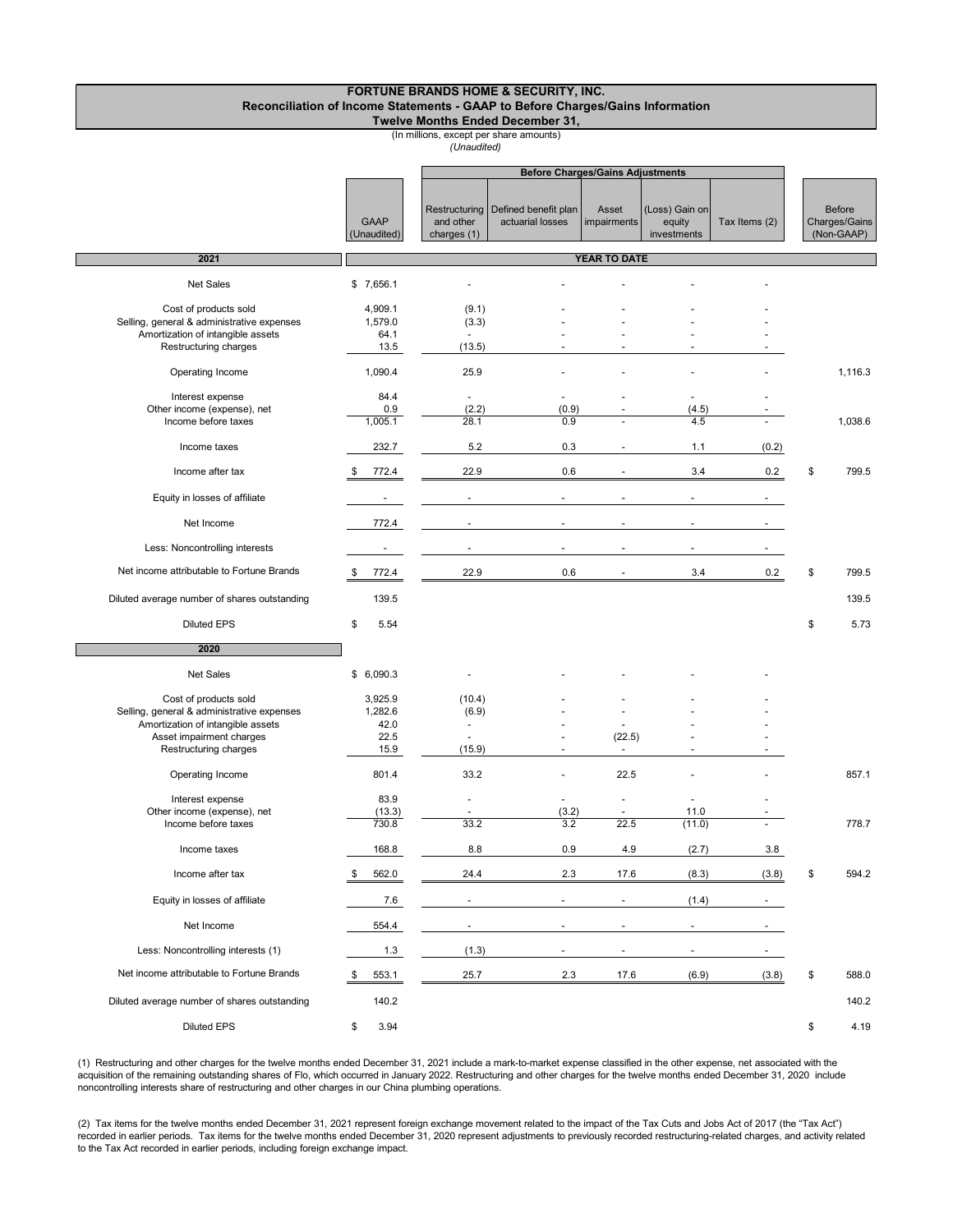# **FORTUNE BRANDS HOME & SECURITY, INC. BEFORE CHARGES/GAINS OPERATING MARGIN TO OPERATING MARGIN**

*(Unaudited)*

|                                       |           | Three Months Ended December 31,  |             |  |
|---------------------------------------|-----------|----------------------------------|-------------|--|
|                                       | 2021      | 2020                             | Change      |  |
| <b>PLUMBING</b>                       |           |                                  |             |  |
| Before charges/gains operating margin | 20.8%     | 21.8%                            | $(100)$ bps |  |
| Restructuring & other charges         |           | $(0.3\%)$                        |             |  |
| <b>Operating margin</b>               | 20.8%     | 21.5%                            | $(70)$ bps  |  |
| <b>OUTDOORS &amp; SECURITY</b>        |           |                                  |             |  |
| Before charges/gains operating margin | 15.9%     | 15.8%                            | 10 bps      |  |
| Restructuring & other charges         | $(0.3\%)$ |                                  |             |  |
| <b>Operating margin</b>               | 15.6%     | 15.8%                            | $(20)$ bps  |  |
| <b>CABINETS</b>                       |           |                                  |             |  |
| Before charges/gains operating margin | 8.9%      | 11.6%                            | $(270)$ bps |  |
| Restructuring & other charges         | $(0.2\%)$ | $(0.5\%)$                        |             |  |
| <b>Operating margin</b>               | 8.7%      | 11.1%                            | $(240)$ bps |  |
| <b>TOTAL COMPANY</b>                  |           |                                  |             |  |
| Before charges/gains operating margin | 13.4%     | 14.8%                            | $(140)$ bps |  |
| Restructuring & other charges         | $(0.1\%)$ | $(0.7\%)$                        |             |  |
| <b>Operating margin</b>               | 13.3%     | 14.1%                            | $(80)$ bps  |  |
|                                       |           | Twelve Months Ended December 31, |             |  |
|                                       | 2021      | 2020                             |             |  |
| <b>TOTAL COMPANY</b>                  |           |                                  | Change      |  |
| Before charges/gains operating margin | 14.6%     | 14.1%                            | 50 bps      |  |
| Restructuring & other charges         | $(0.4\%)$ | $(0.5\%)$                        |             |  |
| Asset impairment charges              |           | (0.4% )                          |             |  |
| <b>Operating margin</b>               | 14.2%     | 13.2%                            | $100$ bps   |  |

Operating margin is calculated as operating income derived in accordance with GAAP divided by GAAP net sales. Before charges/gains operating margin is operating income derived in accordance with GAAP, excluding restructuring and other charges and asset impairment charges, divided by GAAP net sales. Before charges/gains operating margin is a measure not derived in accordance with GAAP. Management uses this measure to evaluate the returns generated by FBHS and its business segments. Management believes this measure provides investors with helpful supplemental information regarding the underlying performance of the Company from period to period. This measure may be inconsistent with similar measures presented by other companies.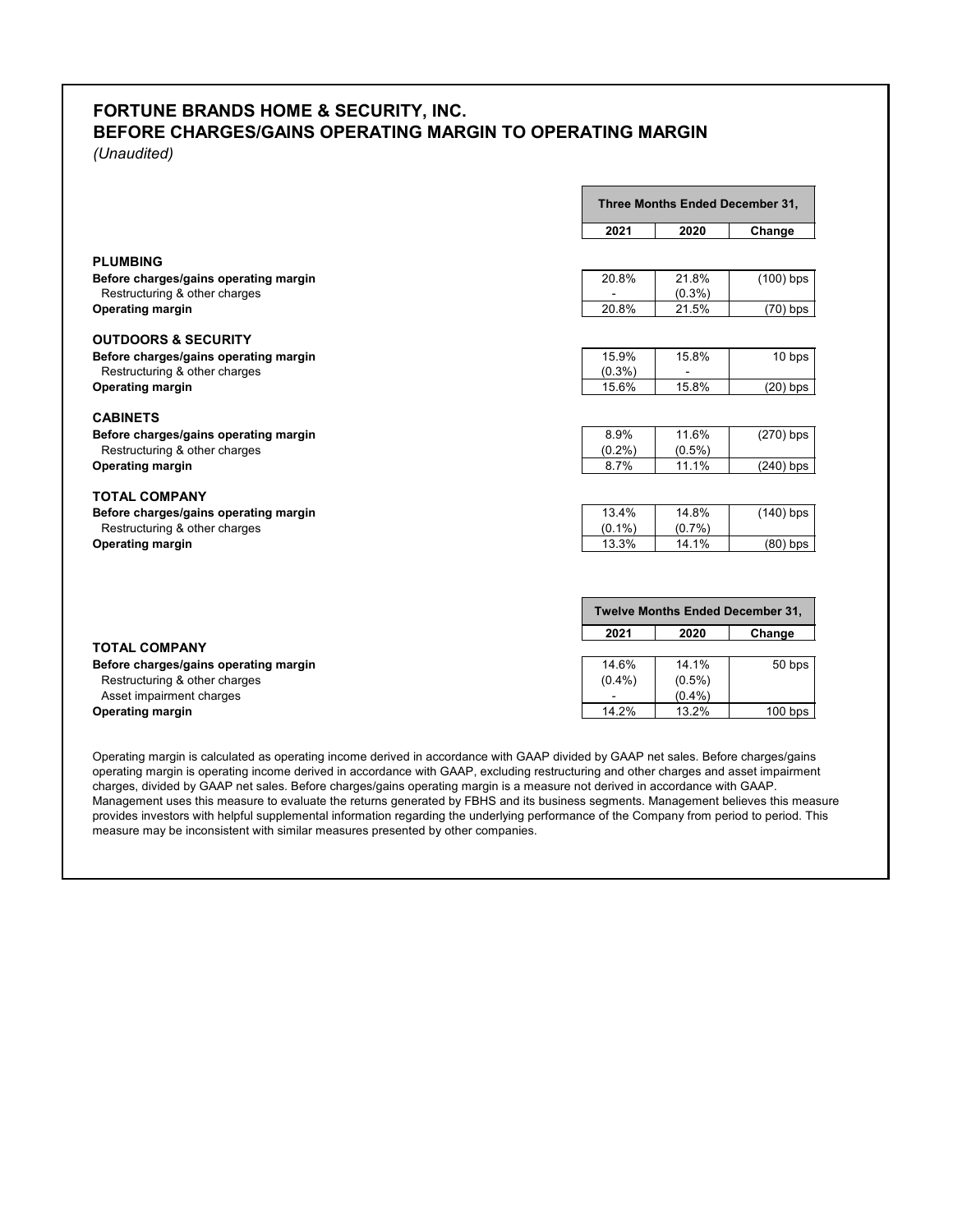### **FORTUNE BRANDS HOME & SECURITY, INC.** *(Unaudited)* **RECONCILIATION OF PERCENTAGE CHANGE IN OUTDOORS & SECURITY NET SALES EXCLUDING ACQUISITIONS NET SALES TO PERCENTAGE CHANGE IN OUTDOORS & SECURITY NET SALES (GAAP)**

| Three Months Ended December 31, 2021 |
|--------------------------------------|
| % Change                             |
|                                      |
| 17%                                  |

Acquisitions net sales 23% **Percentage change in Outdoors & Security net sales excluding acquisitions (organic)**

**Percentage change in Outdoors & Security net sales (GAAP) 40%**

**OUTDOORS & SECURITY**

**PLUMBING**

Outdoors & Security net sales excluding acquisitions (organic) net sales is Outdoors & Security net sales derived in accordance with GAAP excluding LARSON net sales. Management uses this measure to evaluate the overall performance of the Outdoors & Security segment and believes this measure provides investors with helpful supplemental information regarding the underlying performance of the segment from period to period. This measure may be inconsistent with similar measures presented by other companies.

### **FORTUNE BRANDS HOME & SECURITY, INC.** *(Unaudited)* **RECONCILIATION OF PERCENTAGE CHANGE IN PLUMBING NET SALES EXCLUDING FX IMPACT TO PERCENTAGE CHANGE IN PLUMBING NET SALES (GAAP)**

**Three Months Ended December 31, 2021**

**% Change**

**Percentage change in Plumbing net sales excluding FX impact FX impact**  $\begin{array}{ccc} \textsf{FX} \textsf{impact} \end{array}$  . The contraction of the contraction of the contraction of the contraction of the contraction of the contraction of the contraction of the contraction of the contraction of the contraction of th **Percentage change in Plumbing net sales (GAAP)** 

| 9%  |
|-----|
| 1%  |
| 10% |

Plumbing net sales excluding FX impact is Plumbing net sales derived in accordance with GAAP excluding the FX impact on net sales. Management uses this measure to evaluate the overall performance of the Plumbing segment and believes this measure provides investors with helpful supplemental information regarding the underlying performance of the<br>segment from period to period. This measure may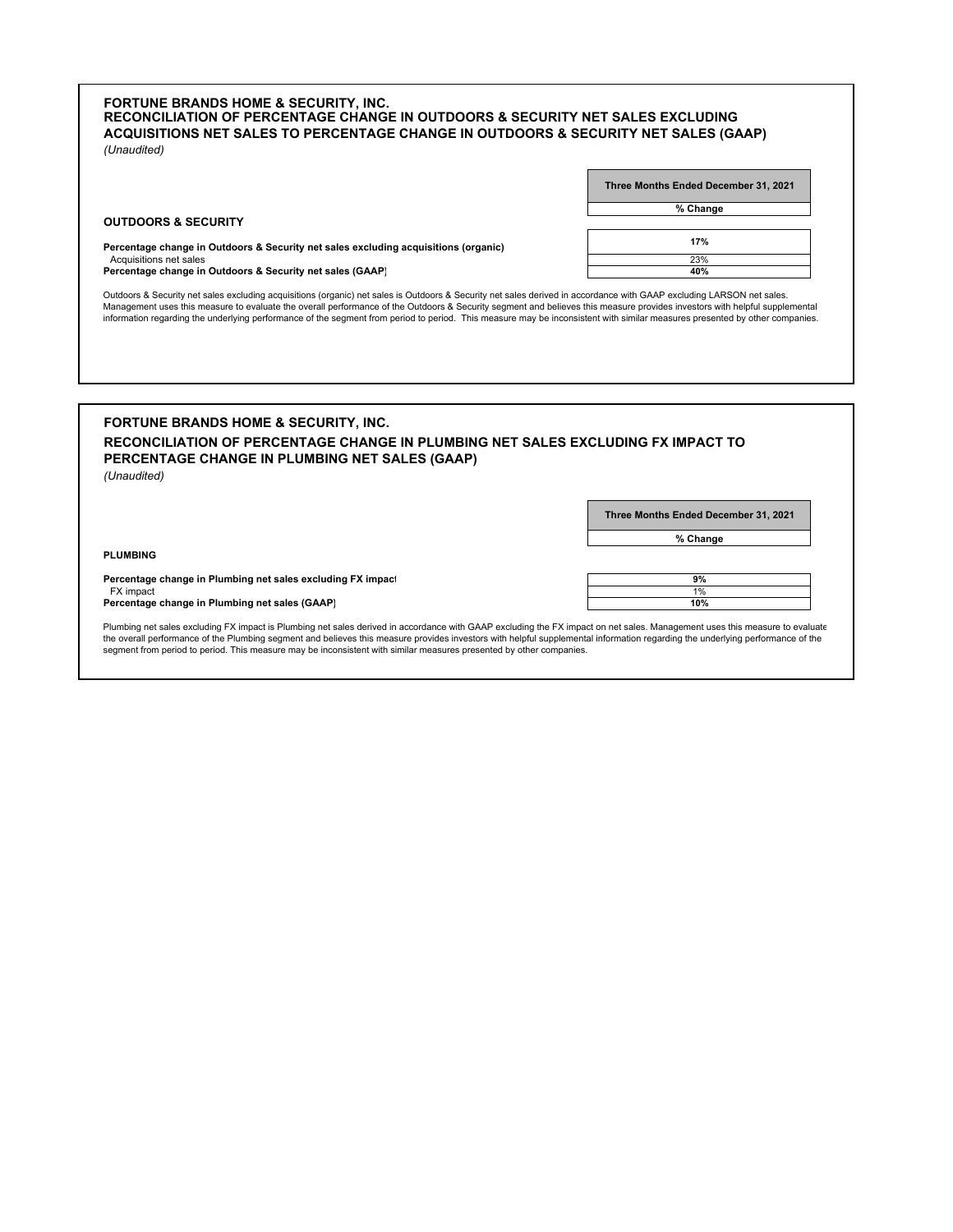### **FORTUNE BRANDS HOME & SECURITY, INC.**

**RECONCILIATION OF FULL YEAR 2022 GUIDANCE DILUTED EPS BEFORE CHARGES/GAINS TO GAAP DILUTED EPS** *(Unaudited)*

|                                                                   |   | <b>Twelve Months Ending</b> |                   |           |  |  |
|-------------------------------------------------------------------|---|-----------------------------|-------------------|-----------|--|--|
|                                                                   |   | December 31, 2022           | December 31, 2021 | % Change  |  |  |
| Diluted EPS before charges/gains - full year range                |   | $6.35 - 6.55$ \$            | 5.73              | $11 - 14$ |  |  |
| Diluted EPS before charges/gains (b)                              | S | 6.45                        | 5.73              | 13        |  |  |
| Restructuring and other charges<br>Loss on equity investments (e) |   | ۰                           | (0.17)<br>(0.02)  |           |  |  |
| Defined benefit plan actuarial losses<br>Tax items                |   | ۰                           |                   |           |  |  |
| Diluted EPS - (GAAP)                                              |   | 6.45                        | 5.54              | 16        |  |  |
| Diluted EPS - (GAAP) - full year range                            |   | $6.35 - 6.55$ \$            | 5.54              | $15 - 18$ |  |  |

For the twelve months ended December 31, 2021, diluted EPS before charges/gains is net income less noncontrolling interests calculated on a diluted per-share basis<br>excluding \$28.1 million (\$22.9 million after tax or \$0.17 million net of tax or \$0.02 per diluted share), the impact from actuarial losses associated with our defined benefit plans of \$1.0 million (\$0.7 million net of tax) and a net tax expense of \$0.2 million.

(b) (e) For definitions of Non-GAAP measures, see Definitions of Terms page